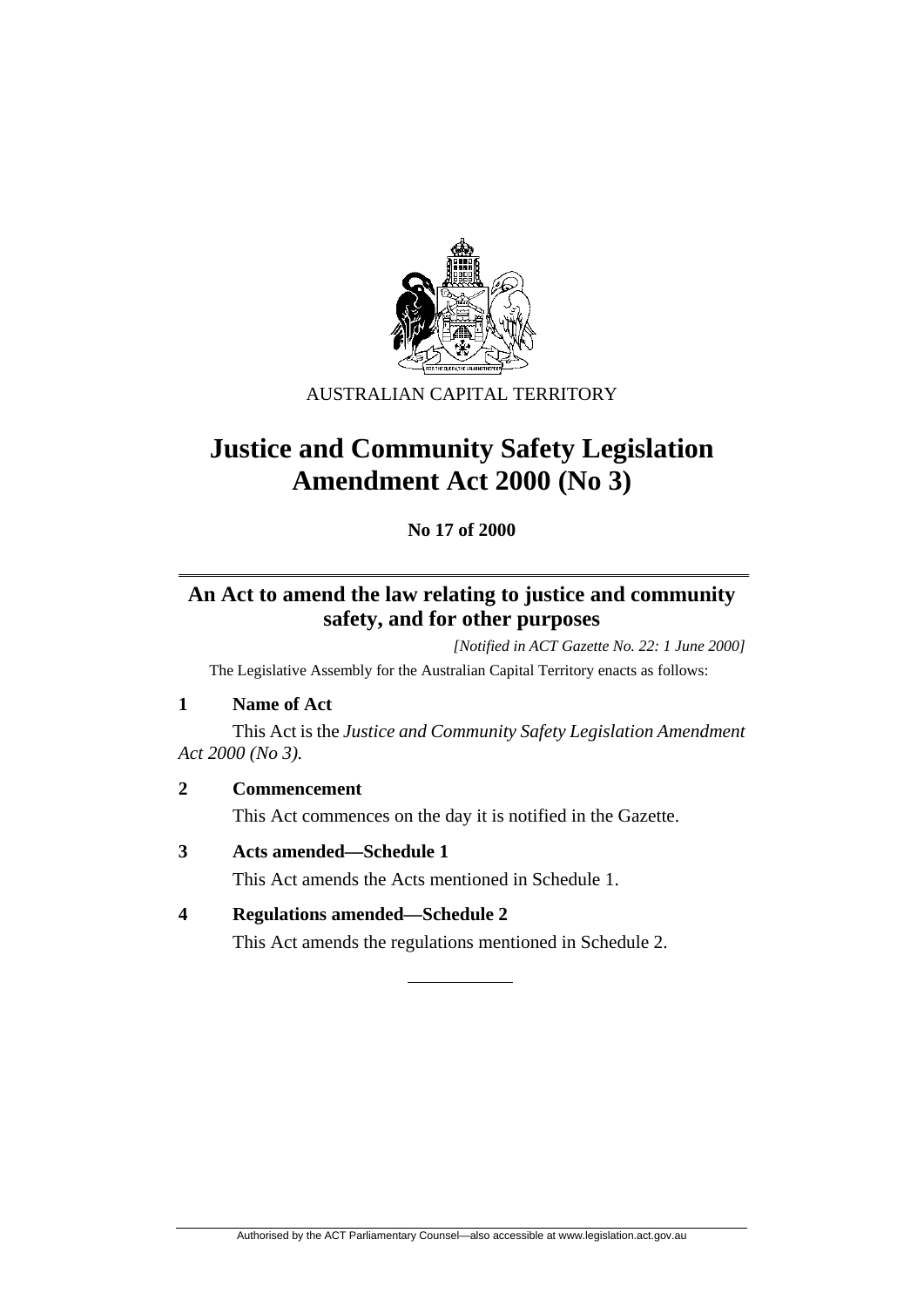*Justice and Community Safety Legislation Amendment (No 3)* No 17, 2000

# **SCHEDULE 1** (See s 3)

# AMENDMENT OF ACTS

# *Commercial Arbitration Act 1986*

#### **Subsection 20A (1)—**

 Omit "85AE (1) or 85AQ (1) of the *Evidence Act 1971*", substitute "18 (1) or 30 (1) of the *Evidence (Miscellaneous Provisions) Act 1991*".

# *Consumer Credit Act 1995*

### **Section 8—**

 Omit "Director of Fair Trading for the Australian Capital Territory", substitute "commissioner for fair trading".

# *Consumer Credit (Administration) Act 1996*

# **Section 3 (definitions of** *director***,** *investigating officer* **and** *office***)—**

Omit the definitions.

# **Section 3—**

Insert the following definitions:

"*commissioner* means the commissioner for fair trading.

*investigator* means the commissioner or a person who is authorised by the commissioner under section 117.".

#### **Heading to Part 7—**

Omit the heading, substitute the following heading:

# "**PART 7—ROLE OF COMMISSIONER**".

#### **Section 117—**

Repeal the section, substitute the following section:

### "117 **Investigators**

"(1) An investigation for paragraph 109 (a) or (b) may be made by the commissioner or a person authorised, in writing, by the commissioner (an *investigator*).

"(2) The commissioner must issue an identity card under section 15 of the *Fair Trading (Consumer Affairs) Act 1973* to each investigator.".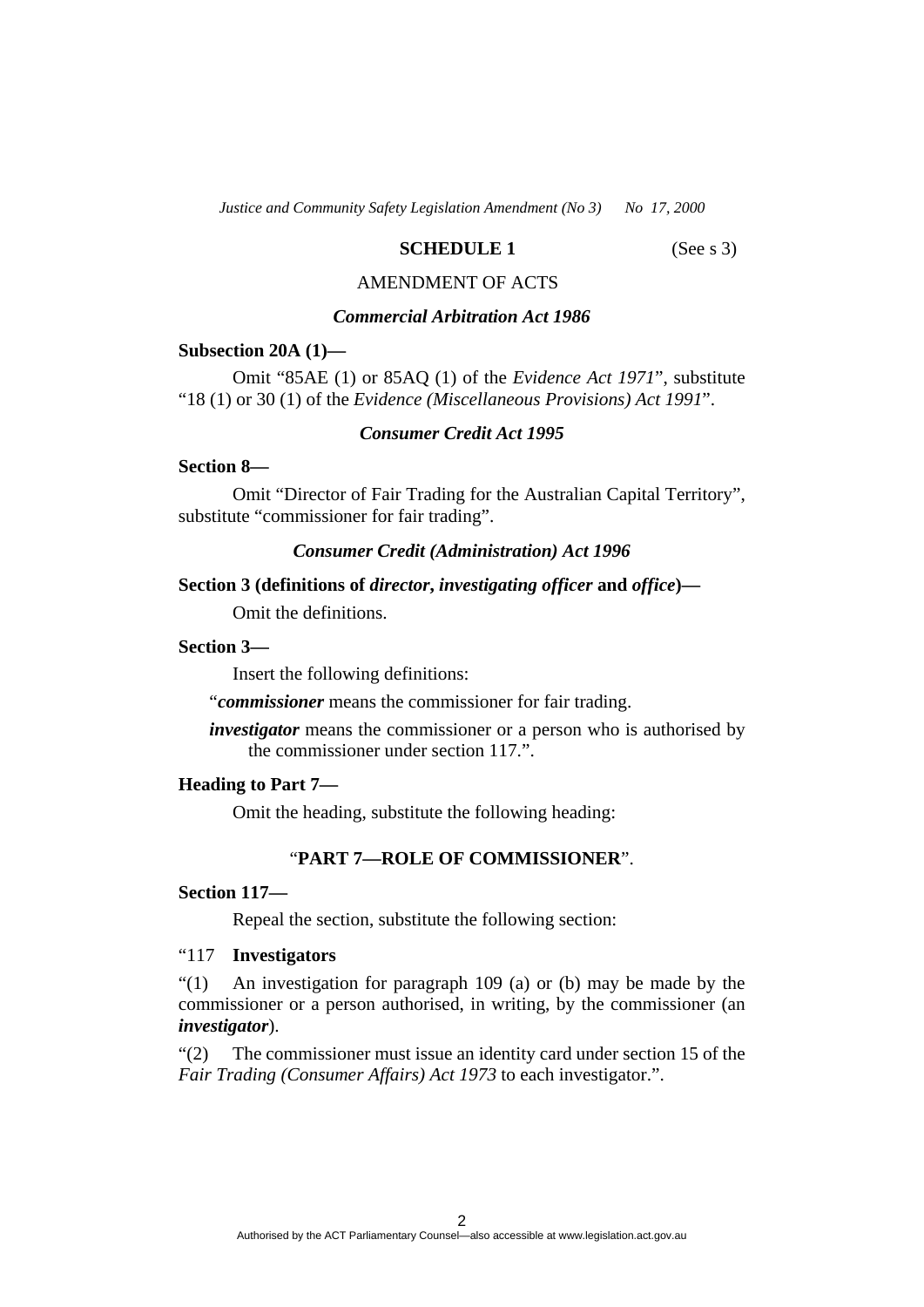### **Subsections 118 (1) and (2)—**

Omit "investigating officer", substitute "investigator".

#### **Subsection 118 (3)—**

Omit the subsection, substitute the following subsection:

"(3) An investigator who enters premises under subsection (1) is not authorised to remain on the premises if the investigator does not produce his or her identity card for inspection if asked to do so by the occupier or a person apparently in charge of the premises.".

# **Subsection 118 (4)—**

Omit "investigating officer", substitute "investigator".

# **Subsection 119 (1)—**

Omit the subsection, substitute the following subsection:

"(1) Before obtaining the consent of a person to enter premises for subparagraph 118 (1) (a) (ii), an investigator must—

- (a) show the person his or her identity card; and
- (b) tell the person that the person may refuse to give consent.".

# **Subsection 119 (2)—**

- **(a)** Omit "investigating officer", substitute "investigator".
- **(b)** Omit "officer" (second occurring), substitute "investigator".

# **Subsections 119 (3) and 120 (1)—**

Omit "investigating officer", substitute "investigator".

#### **Subsection 121 (1)—**

- **(a)** Omit "investigating officer", substitute "investigator".
- **(b)** Omit "officer" (second, third and last occurring), substitute "investigator".

# **Subsection 121 (3)—**

Omit "investigating officer", substitute "investigator".

# **Section 122—**

Omit "investigating officer", substitute "investigator".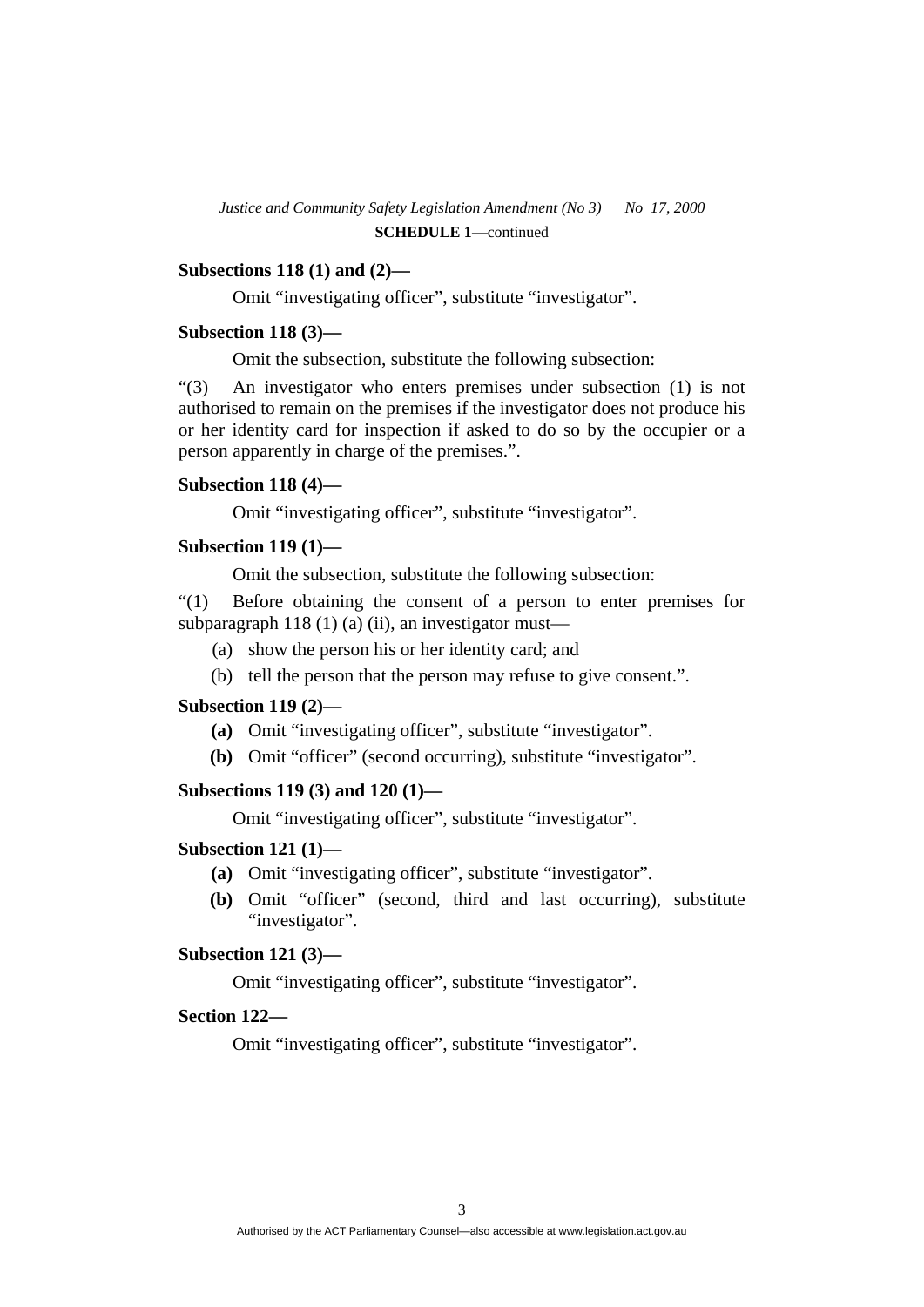### **Paragraph 123 (a)—**

Omit "investigating officer", substitute "investigator".

#### **Paragraph 130 (2) (a)—**

Omit "Director's", substitute "commissioner's".

#### **New sections 143 and 144—**

After section 142 insert the following sections:

# "143 **Existing complaints and investigations etc**

"(1) If a complaint received by the director of consumer affairs or director of fair trading had not been finally dealt with before the commencement of this section, it may be dealt with as if it had been received by the commissioner.

"(2) If the investigation of a complaint received by the director of consumer affairs or director of fair trading had not been finally dealt with before the commencement of this section, the investigation may be continued (and completed) as if the complaint had been received by the commissioner.

"(3) Any other investigation under this Act that had not been finally dealt with before the commencement of this section may be continued (and completed) by the commissioner.

"(4) If a person was an investigating officer under section 117 immediately before the commencement of this section, the person is taken, on the commencement, to be authorised by the commissioner under section 117.

 $\degree$ (5) A certificate issued to the person under subsection 117 (2) before the commencement of this section is taken, after the commencement, to be an identity card issued to the person under section 15 of the *Fair Trading (Consumer Affairs) Act 1973*.

"(6) A proceeding taken or defended by the director of consumer affairs or director of fair trading under section 112 that had not been completed before the commencement of this section is taken, after the commencement, to have been taken or defended by the commissioner.

#### "144 **Expiry of Part**

"(1) This Part expires 1 year after it commences.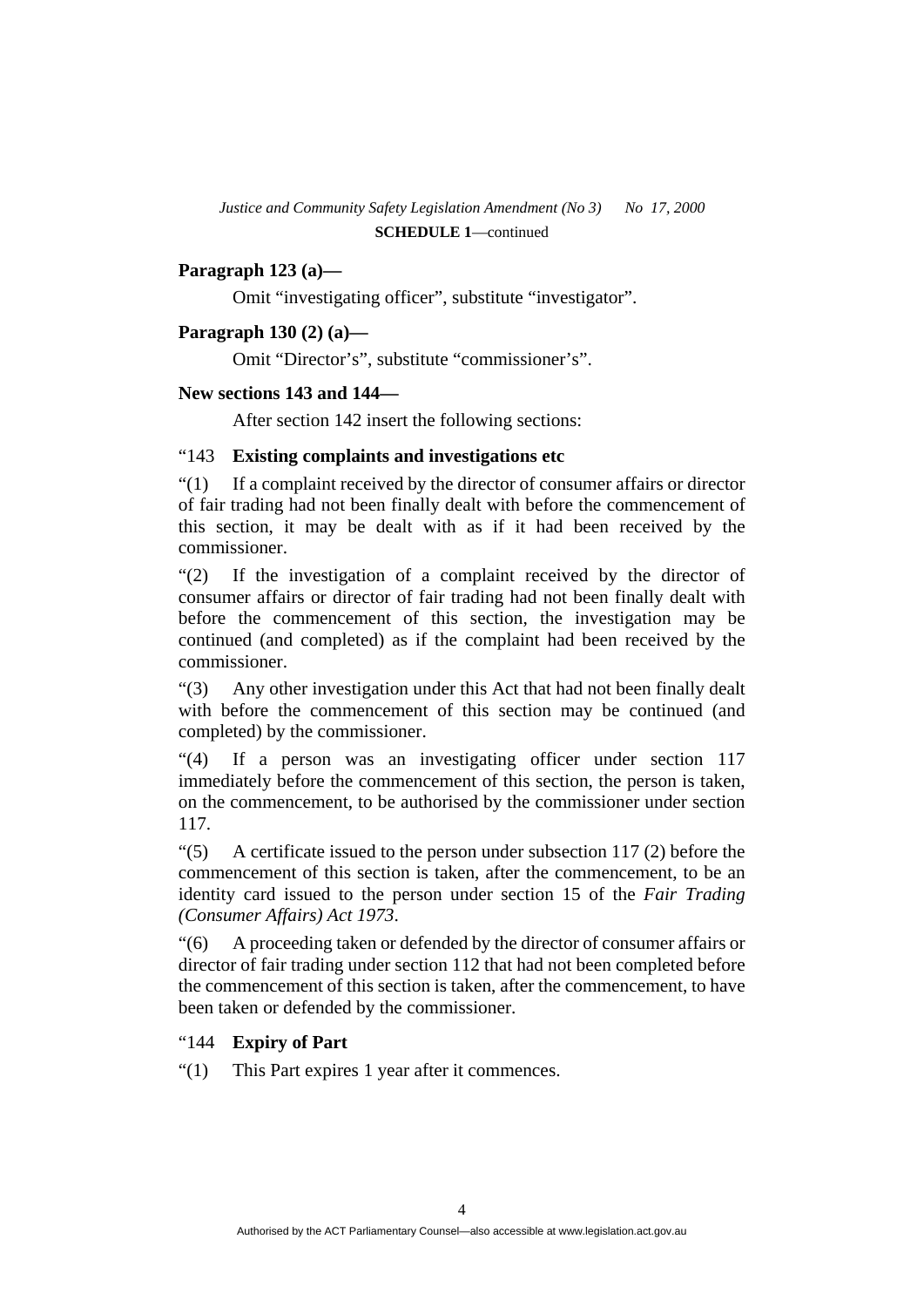"(2) To remove any doubt, it is declared that section 42 (Repeal does not end transitional or validating effect etc) of the *Interpretation Act 1967* applies to this Part.".

#### **Further amendments—**

 The following provisions are amended by omitting "Director" and substituting "commissioner":

 Section 3 (definition of *premises*, paragraph (c)), subsections 11 (1) and (5), 12 (1), (2) and (4) and 13 (1) and (2), section 14, subsections 16 (1), (2) and (4), paragraph 16 (8) (b), subsections 17 (1) and (2), 18 (1), (2) and (3), 19 (1), (2) and (3) and 20 (1), (2), (3) and (4), paragraph 21 (b), subparagraph 21 (c) (ii), section 22, subsection 23 (1), paragraph 23 (2) (a), subsections 23 (3), 24 (1), (4) and (5) and 25 (1), paragraph 25 (2) (a), subsections 25 (3) and (4) and 26 (1) and (2), section 27, subsections 42 (1) and (5), 43 (1), (2) and (4) and 44 (1) and (2), section 45, subsections 47 (1), (2) and (4), paragraph 47 (8) (b), subsections 48 (1) and (2), 49 (1), (2) and (3), 50 (1), (2) and (3) and 51 (1), (2), (3) and (4), paragraph 52 (b), subparagraph 52 (c) (ii), section 53, subsection 54 (1), paragraph 54 (2) (a), subsections 54 (3), 55 (1), (4) and (5) and 56 (1), paragraph 56 (2) (a), subsections 56 (3) and (4) and 57 (1) and (2), sections 58 and 76, subsections 105 (1), (2) and (4), 106 (1), (2) and (3) and 107 (5), sections 109 and 110, subsections 111 (1) and (2), 112 (1) and (2), 113 (1), (2), (3) and (4) and 114 (1), (2) and (3), sections 115 and 116, sections 128 and 129, subsections 130 (1), 131 (1) and 132 (1) and (2), paragraph 134 (1) (b), sections 137 and 138.

#### *Coroners Act 1997*

#### **Subsection 42A (1)—**

 Omit "85AE (1) or 85AQ (1) of the *Evidence Act 1971*", substitute "18 (1) or 30 (1) of the *Evidence (Miscellaneous Provisions) Act 1991*".

#### *Credit Act 1985*

#### **Subsection 5 (1) (definitions of** *director* **and** *office***)—**

Omit the definitions.

#### **Subsection 5 (1)—**

Insert the following definition:

"*commissioner* means the commissioner for fair trading.".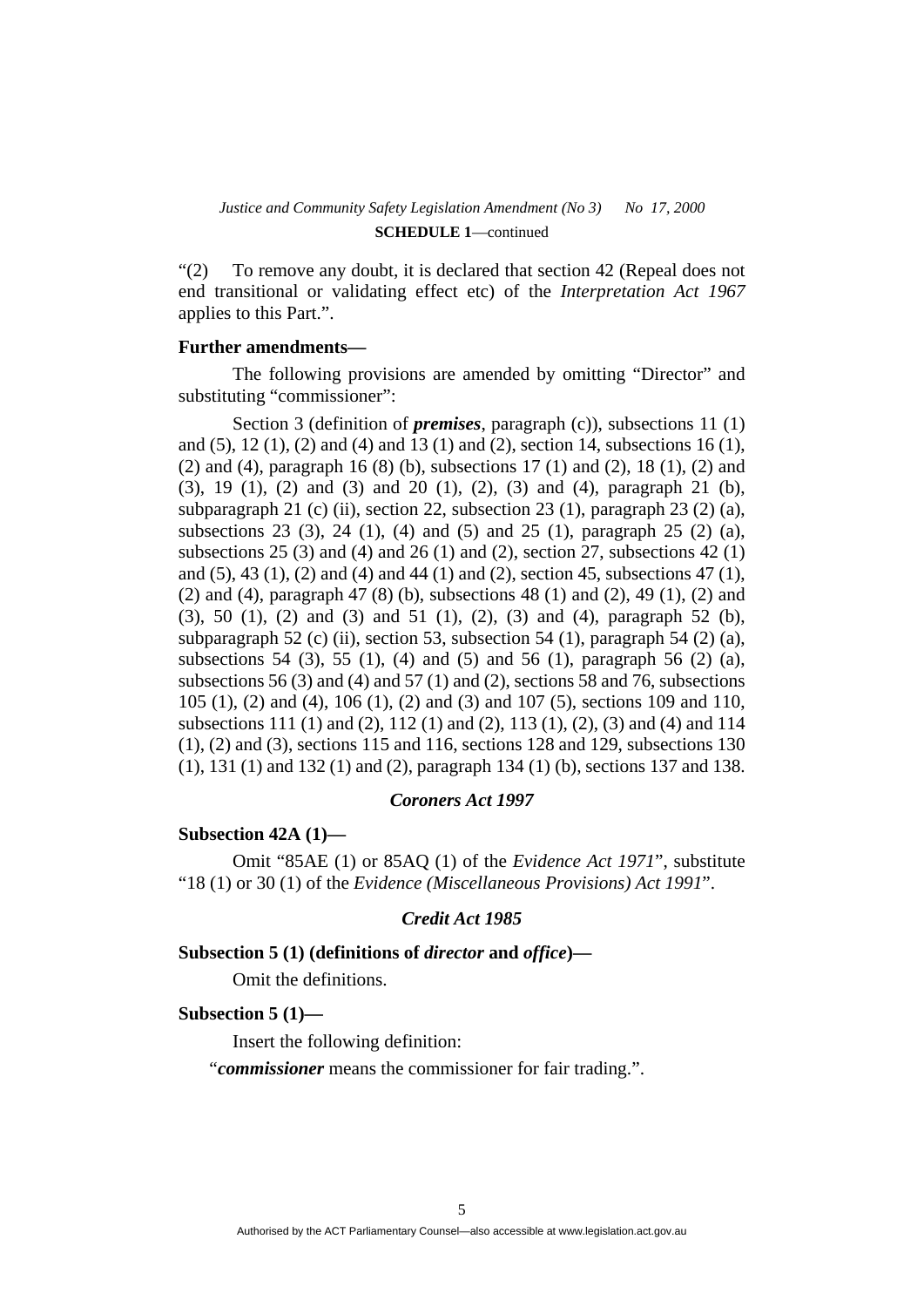#### **Further amendments—**

 The following provisions are amended by omitting "Director" and substituting "commissioner":

 Subsections 74 (2) and (3) and 102 (4), paragraph 112 (1) (b), subsections 116 (4), (5) and (12), paragraph 121 (7) (a), subsections 139 (3), (4) and (9), 151 (2), (3), (4) and (9), 152 (2), (3), (4) and (8).

#### *Director of Public Prosecutions Act 1990*

# **Paragraphs 6 (1) (fa) and (g)—**

Omit the paragraphs, substitute the following paragraphs:

- "(fa) making applications for orders to review under section 219C of the *Magistrates Court Act 1930*, and conducting such proceedings;
- (fb) for prosecutions or other proceedings mentioned in paragraphs (a) to (fa)—causing the proceedings to be brought to an end;
- (g) for appeals in relation to matters mentioned in paragraphs (a) to  $(fh)$ —
	- (i) instituting or responding to appeals (including appeals against sentence);
	- (ii) conducting appeals (including appeals against sentence) as appellant or respondent, whether instituted or responded to by the director or not;".

#### **Paragraph 6 (1) (h)—**

Omit the paragraph, substitute the following paragraph:

 "(h) functions given to the director under another provision of this Act or any other Territory law;".

#### **Subsection 6 (3)—**

Omit the subsection.

### **Subsection 10 (3) (definition of** *right of appeal***, paragraph (b))—**

Omit "rehearing", substitute "rehearing; and".

#### **Subsection 10 (3) (definition of** *right of appeal***)—**

After paragraph (b), add the following paragraph:

"(c) a right to appeal against sentence.".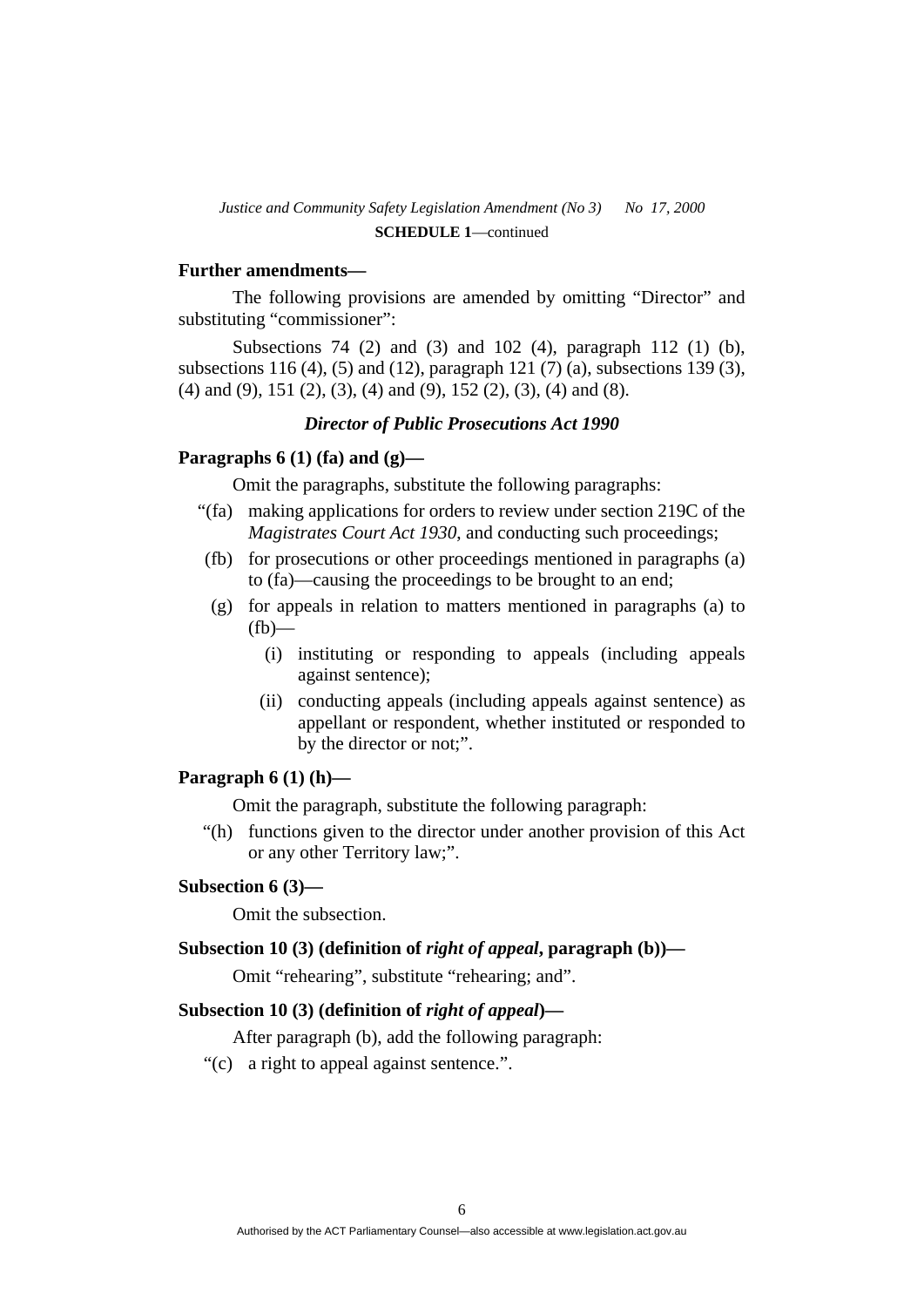#### **Section 16A—**

Repeal the section, substitute the following section:

#### "16A **Commonwealth prosecutions by director and staff of office**

"(1) This section applies to the director, or a member of the staff of the office who is a legal practitioner, if the director or member is authorised to prosecute offences against Commonwealth laws under—

- (a) a Commonwealth law; or
- (b) an instrument issued by or on behalf of the Commonwealth under an agreement between the Territory and the Commonwealth; or
- (c) an agreement with the Commonwealth director.

"(2) The director or member may institute or conduct prosecutions against Commonwealth laws in accordance with the Commonwealth law, instrument or agreement.

"(3) Without limiting subsection (2), the director or member may do any of the following in relation to offences against Commonwealth laws:

- (a) make applications for orders to review under section 219C of the *Magistrates Court Act 1930*, and conduct such proceedings;
- (b) cause prosecutions and other proceedings to be brought to an end;
- (c) institute or respond to appeals (including appeals against sentence);
- (d) conduct appeals (including appeals against sentence) as appellant or respondent, whether instituted or responded to by the director or member or not.
- "(4) In this section—

*prosecution* includes a proceeding for the commitment of a person for trial for an indictable offence.".

#### *Discrimination Act 1991*

#### **Subsection 96A (1)—**

 Omit "85AE (1) or 85AQ (1) of the *Evidence Act 1971*", substitute "18 (1) or 30 (1) of the *Evidence (Miscellaneous Provisions) Act 1991*".

# *Evidence Act 1971*

### **Part 12AA—**

Repeal the Part.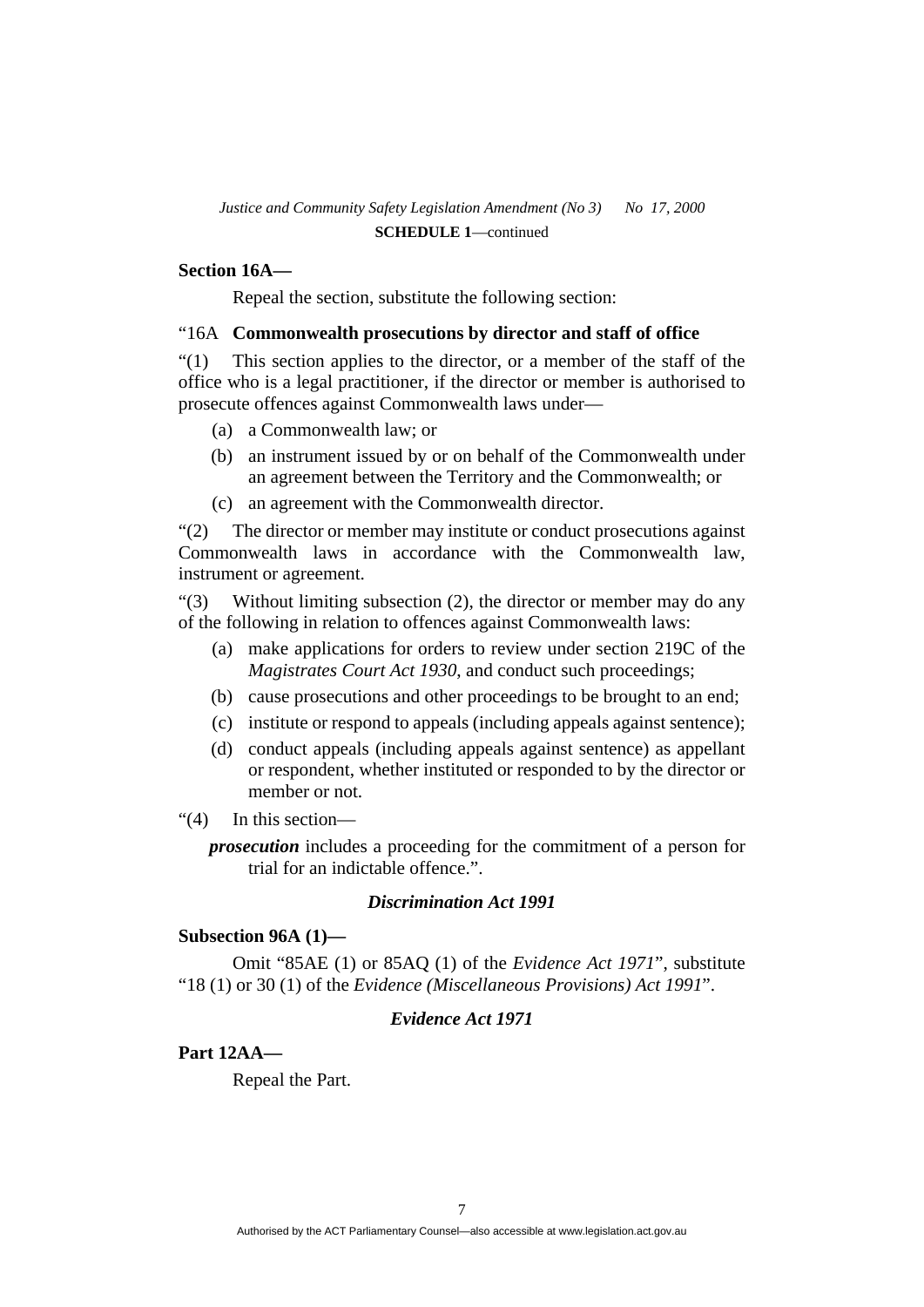#### *Evidence (Closed-Circuit Television) Act 1991*

#### **Title—**

Omit the title, substitute the following title:

"An Act about evidence".

# **Section 1—**

Repeal the section, substitute the following Part and Part heading:

# "**PART 1—PRELIMINARY**

# "1 **Name of Act**

This Act is the *Evidence (Miscellaneous Provisions) Act 1991*.

# "**PART 2—GIVING OF EVIDENCE ABOUT SEXUAL OFFENCES BY CHILDREN**".

### **Section 2, heading—**

Omit the heading, substitute the following heading:

# "2 **Definitions for pt 2**".

### **Subsection 2 (1)—**

 Omit "**(1)** In this Act, unless the contrary intention appears—", substitute "In this Part, the following definitions apply:".

# **Subsection 2 (1) (definition of** *child***)—**

Omit the definition.

#### **Subsection 2 (1)—**

Insert the following definition:

*Magistrates Court* includes the Childrens Court.

#### **Subsection 2 (2)—**

Omit the subsection.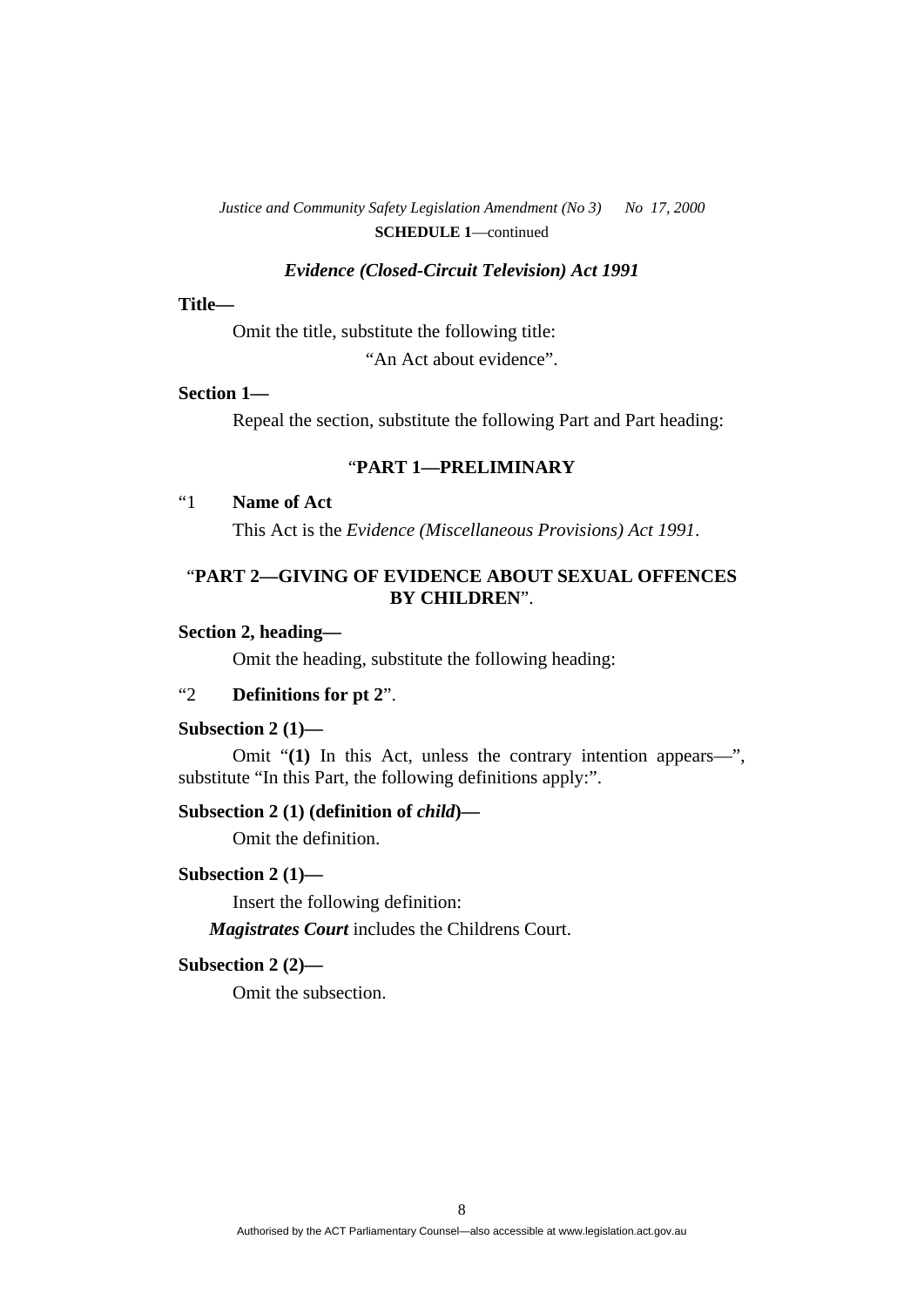#### **New Parts 3 and 4—**

After section 11, add the following Parts:

#### "**PART 3—USE OF AUDIOVISUAL LINKS AND AUDIO LINKS**

#### *"Division 3.1—Preliminary*

#### "14 **Definitions for pt 3**

In this Part, the following definitions apply:

- *audio link* means a system of 2-way communication linking different places so that a person speaking at any of them can be heard at the other places.
- *audiovisual link* means a system of 2-way communication linking different places so that a person at any of them can be seen and heard at the other places.
- *participating State* means another State where provisions of an Act in terms substantially corresponding to this Part are in force.
- *recognised court* means a court or tribunal of a participating State that is authorised by the provisions of an Act of that State in terms substantially corresponding to this Part to direct that evidence be taken or a submission made by audiovisual link or audio link from the Territory.

*State* includes Territory.

#### *Territory court* means—

- (a) a court constituted under a Territory law; or
- (b) a royal commission under the *Royal Commissions Act 1994*; or
- (c) a judicial commission under the *Judicial Commissions Act 1994*; or
- (d) a tribunal of the Territory; or
- (e) an arbitrator or umpire conducting proceedings under the *Commercial Arbitration Act 1986*.
- *tribunal*, in relation to a State, means a person or body authorised under the law of the State to take evidence on oath or affirmation.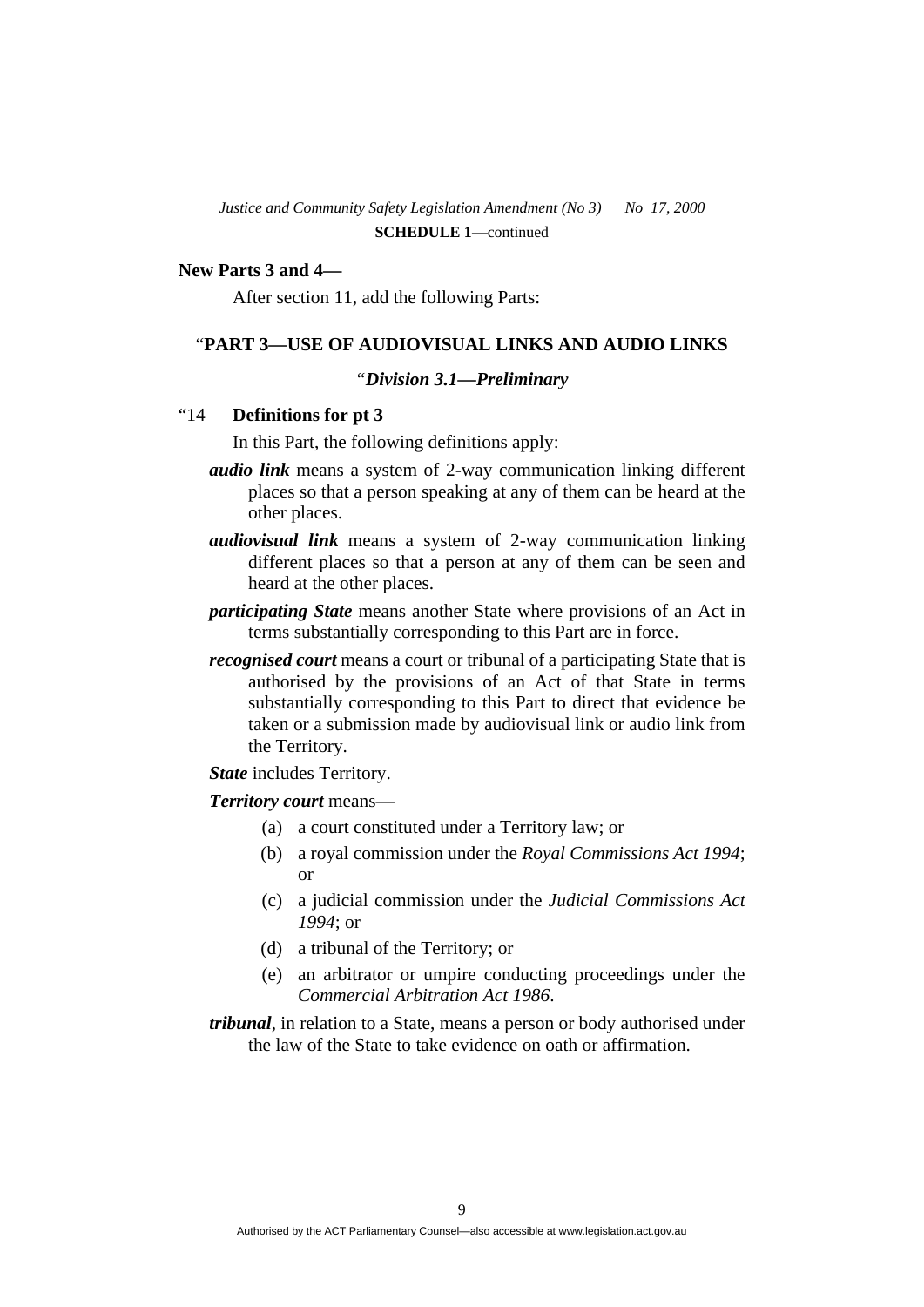# "15 **Application of pt 3**

This Part applies in relation to all proceedings, including—

- (a) proceedings pending at the commencement of this Part; and
- (b) proceedings begun after the commencement of this Part that arise from circumstances, matters or events that arose or happened before that commencement.

#### "16 **Operation of other Acts**

 This Part is not intended to exclude or limit the operation of any Territory law that makes provision for the taking of evidence or making of a submission outside the Territory for a proceeding in the Territory.

# *"Division 3.2—Use of interstate audiovisual links or audio links in proceedings before Territory courts*

# "17 **Application of div 3.2**

This Division applies to any proceeding before a Territory court.

# "18 **Territory courts may take evidence and submissions from outside the Territory**

"(1) A Territory court may, on the application of a party to a proceeding before the court or on its own initiative, direct that evidence be taken or a submission made by audiovisual link or audio link, from a participating State.

"(2) The court may make the direction only if satisfied that—

- (a) the necessary facilities are available or can reasonably be made available; and
- (b) the evidence or submission can more conveniently be given or made from the participating State; and
- (c) the making of the direction is not unfair to a party opposing the making of the direction.

"(3) The court may exercise in the participating State, in relation to taking evidence or receiving a submission by audiovisual link or audio link, any of its powers that the court is permitted, under the law of the participating State, to exercise in the participating State.

"(4) The court may at any time vary or revoke a direction under this Division, either on the application of a party to the proceeding or on its own initiative.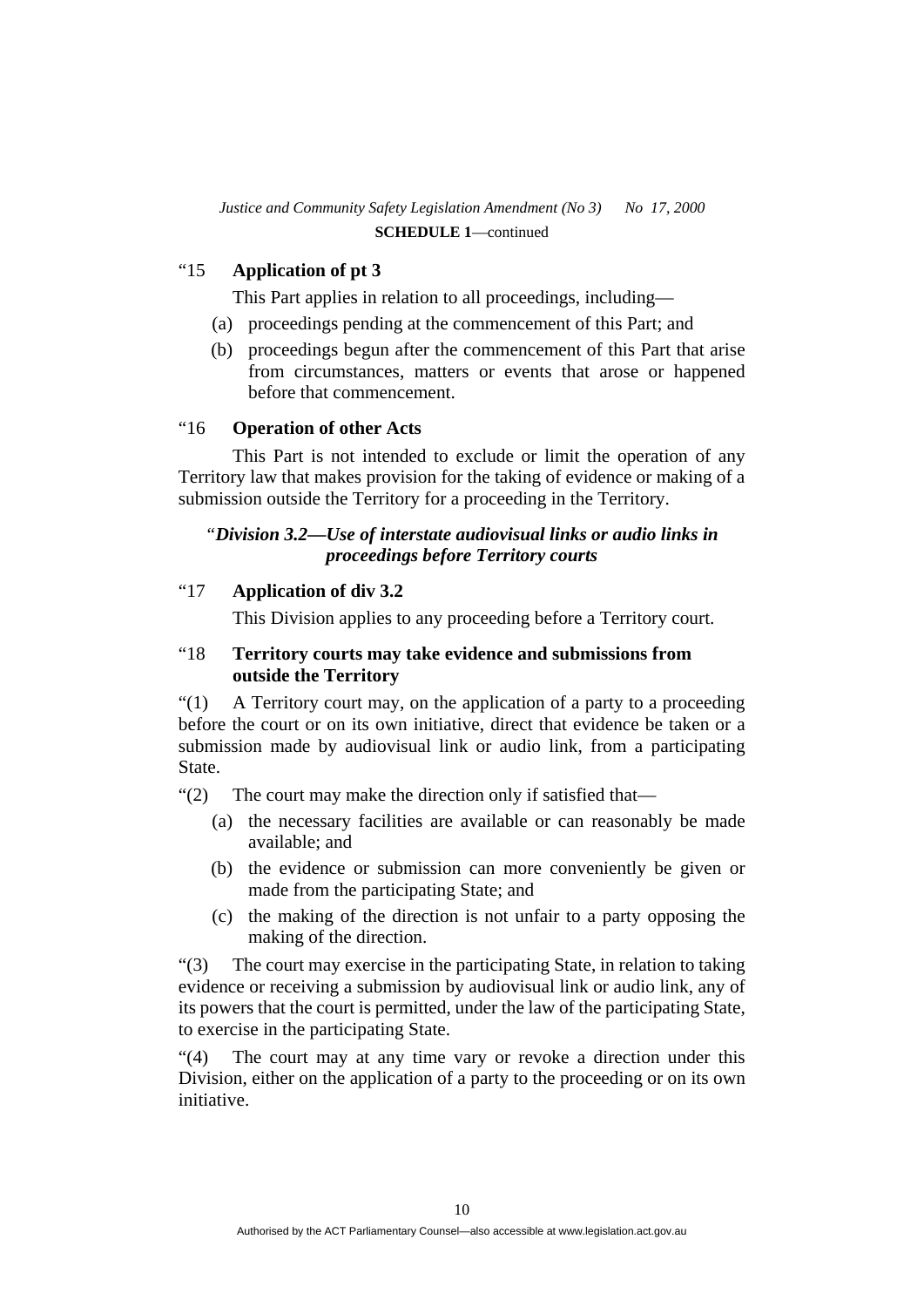# "19 **Legal practitioners entitled to practise**

 A person who is entitled to practise as a legal practitioner in a participating State is entitled to practise as a legal practitioner—

- (a) in relation to the examination-in-chief, cross-examination or re-examination of a witness in the participating State whose evidence is being given by audiovisual link or audio link in a proceeding before a Territory court; and
- (b) in relation to the making of a submission by audiovisual link or audio link from the participating State in a proceeding before a Territory court.

# *"Division 3.3—Use of interstate audiovisual links or audio links in proceedings in participating States*

# "20 **Application of div 3.3**

This Division applies to any proceeding before a recognised court.

# "21 **Recognised courts may take evidence or receive submissions from people in the Territory**

 A recognised court may, for a proceeding before it, take evidence or receive a submission by audiovisual link or audio link from a person in the Territory.

# "22 **Powers of recognised courts**

"(1) The recognised court may, for the proceeding, exercise in the Territory, in relation to taking evidence or receiving a submission by audiovisual link or audio link, any of its powers except its powers—

- (a) to punish for contempt; and
- (b) to enforce or execute its judgments or process.

"(2) The laws of the participating State (including rules of court) that apply to the proceeding in that State also apply, by operation of this subsection, to the practice and procedure of the recognised court in taking evidence or receiving a submission by audiovisual link or audio link from a person in the Territory.

"(3) For the exercise by the recognised court of its powers, the place in the Territory where evidence is given or a submission is made is taken to be part of the court.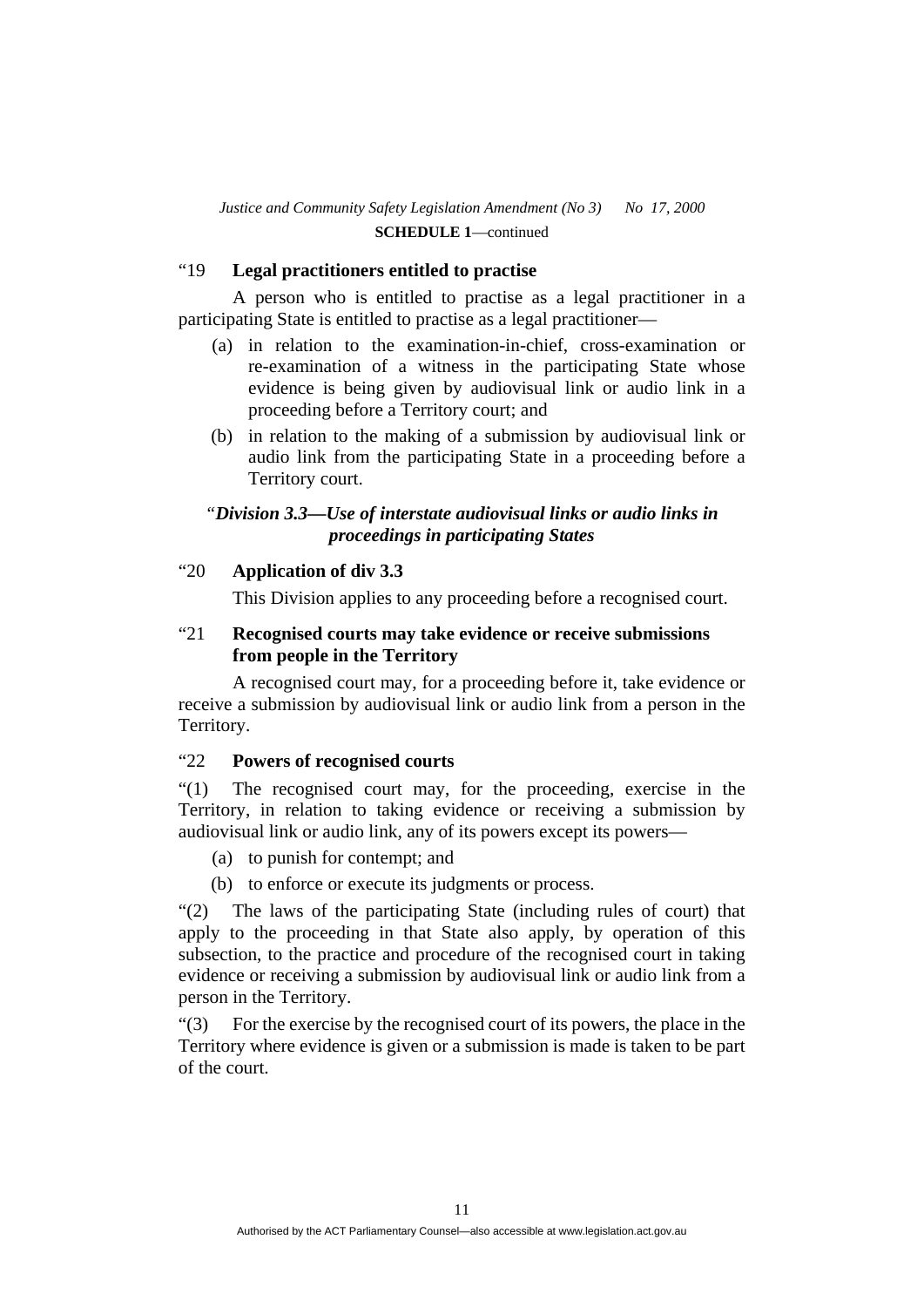# "23 **Orders made by recognised court**

Without limiting section 22, the recognised court may, by order—

- (a) direct that the proceeding, or a part of the proceeding, be conducted in private; or
- (b) require a person to leave a place in the Territory where the giving of evidence or the making of a submission is taking place or is going to take place; or
- (c) prohibit or restrict the publication of evidence given in the proceeding or of the name of a party to, or a witness in, the proceeding.

# "24 **Enforcement of order**

"(1) Subject to rules of court, an order under section 23 may be enforced by the Supreme Court as if the order were an order of that court.

"(2) Without limiting subsection (1), a person who contravenes the order—

- (a) is taken to be in contempt of the Supreme Court; and
- (b) is punishable accordingly;

unless the person establishes that the contravention should be excused.

# "25 **Privileges, protection and immunity of participants in proceedings in courts of participating States**

"(1) A judge or other person presiding at or otherwise taking part in a proceeding before a recognised court has, in relation to evidence being taken or a submission being received by audiovisual link or audio link from a person in the Territory, the same privileges, protection and immunity as a judge of the Supreme Court.

"(2) A person appearing as a legal practitioner in a proceeding before a recognised court has, in relation to evidence being taken or a submission being received by audiovisual link or audio link from a person in the Territory, the same protection and immunity as a barrister has in appearing for a party in a proceeding before the Supreme Court.

"(3) A person appearing as a witness in a proceeding before a recognised court by audiovisual link or audio link from the Territory has the same protection as a witness in a proceeding before the Supreme Court.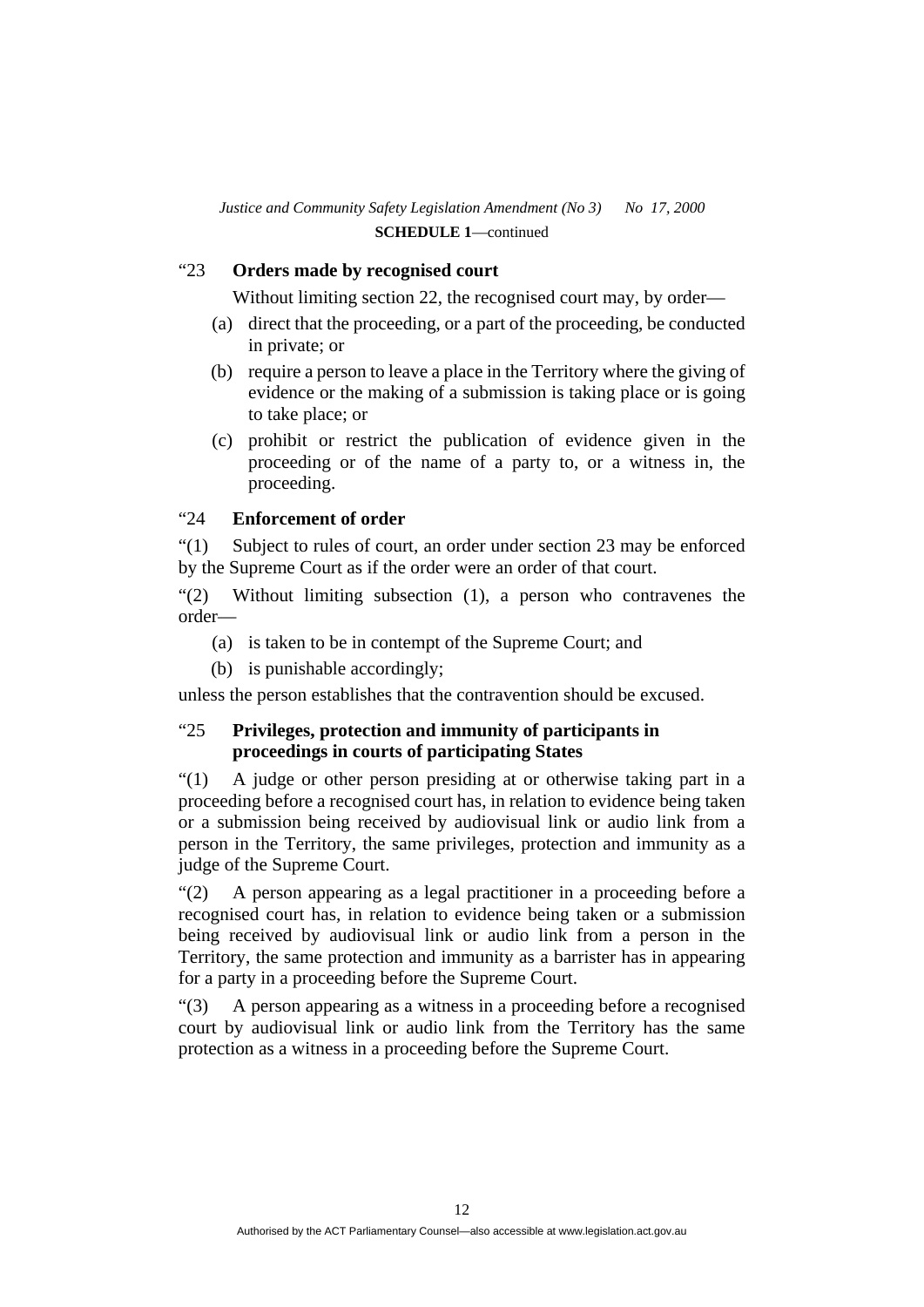# "26 **Recognised court may administer oath in the Territory**

"(1) A recognised court may, for the purpose of obtaining in a proceeding, by audiovisual link or audio link, the testimony of a person in the Territory, administer an oath or affirmation in accordance with the practice and procedure of the recognised court.

"(2) Evidence given by a person on oath or affirmation so administered is, for the law of the Territory, testimony given in a judicial proceeding.

# "27 **Assistance to recognised court**

 An officer of a Territory court may, at the request of a recognised court—

- (a) attend at the place in the Territory where evidence is to be or is being taken, or a submission is to be or is being made, in the proceeding; and
- (b) take such action as the recognised court directs to facilitate the proceeding; and
- (c) assist with the administering by the recognised court of an oath or affirmation.

# "28 **Contempt of recognised courts**

 A person must not, while evidence is being given, or a submission is being made, in the Territory by audiovisual link or audio link, in a proceeding in a recognised court—

- (a) assault—
	- (i) a person appearing in the proceeding as a legal practitioner; or
	- (ii) a witness appearing in the proceeding; or
	- (iii) an officer of a Territory court giving assistance under section 27; or
- (b) threaten, intimidate or wilfully insult—
	- (i) a judge or other person presiding at or otherwise taking part in the proceeding; or
	- (ii) a master, registrar, deputy registrar or other officer of the court who is taking part in or assisting in the proceeding; or
	- (iii) a person appearing in the proceeding as a legal practitioner; or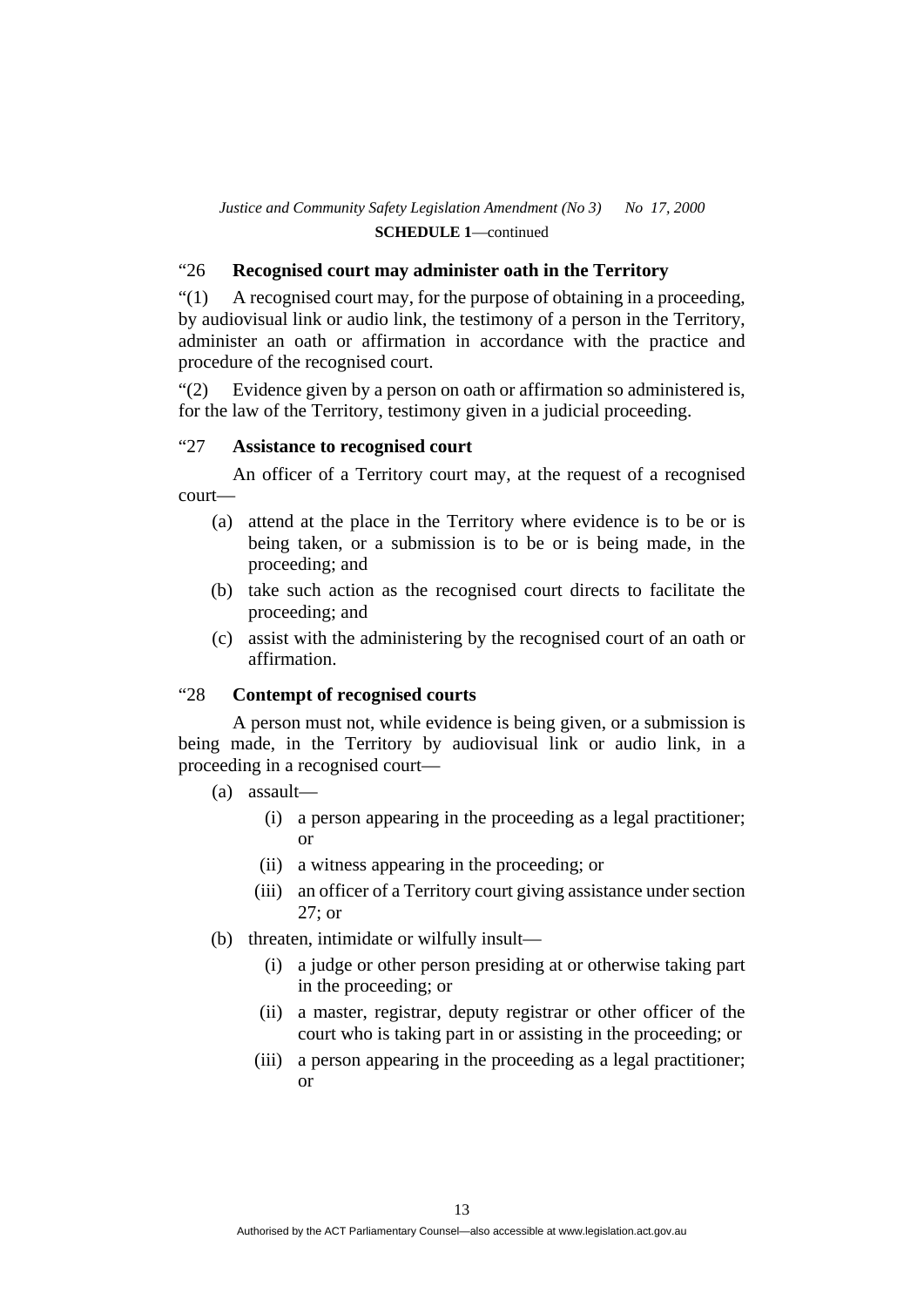- (iv) a witness in the proceeding; or
- (v) a juror in the proceeding; or
- (c) wilfully interrupt or obstruct the proceeding; or
- (d) wilfully and without lawful excuse disobey an order or direction of the court.

Maximum penalty: Imprisonment for 3 months.

# *"Division 3.4—Use of audiovisual links or audio links between Territory courts and places in the Territory*

# "29 **Application of div 3.4**

This Division applies to any proceeding before a Territory court.

# "30 **Use of link in proceedings**

"(1) Subject to any Act or rules of court, a Territory court may, on the application of a party to a proceeding before it or on its own initiative, direct that a person, whether or not a party to the proceeding, appear before, or give evidence or make a submission to, the court by audiovisual link or audio link from a place in the Territory that is outside the courtroom or other place where the court is sitting.

"(2) The court may make the direction only if satisfied that—

- (a) the necessary facilities are available or can reasonably be made available; and
- (b) the evidence or submission can more conveniently be given or made from the place that is outside the courtroom or other place where the court is sitting; and
- (c) the making of the direction is not unfair to any party opposing the making of the direction.

"(3) The court may at any time vary or revoke a direction made under this Division, either on the application of a party to the proceeding or its own initiative.

# *"Division 3.5—Protection of certain communications and documents in criminal proceedings*

# "31 **Application of div 3.5**

 This Division applies to a communication made, and a document transmitted, by audiovisual link or audio link between an accused person and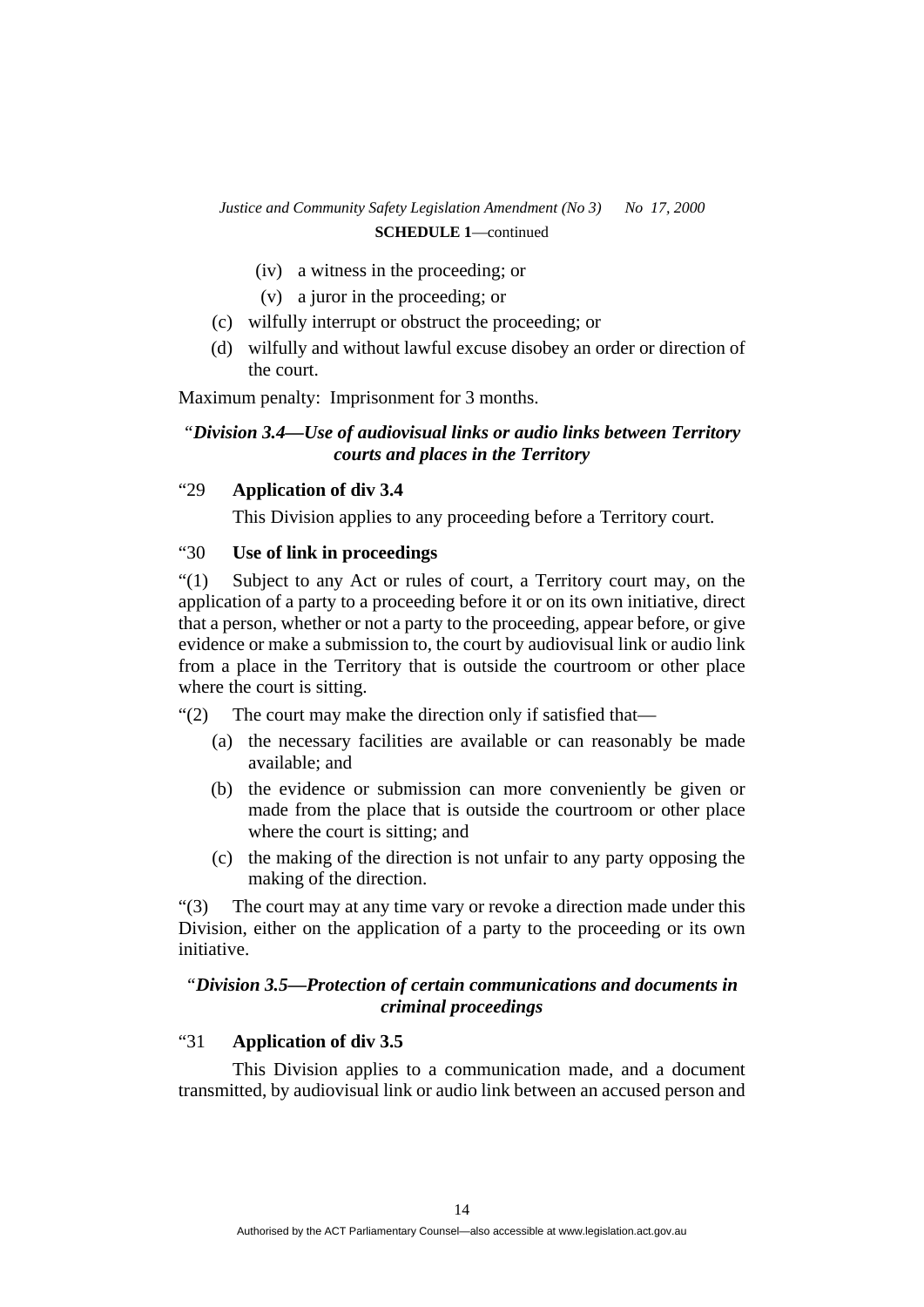his or her legal representative during the course of a proceeding in relation to which, or to a part of which, an audiovisual or audio link has been used under this Part or a provision of another Territory law.

# "32 **Protection of confidentiality**

 Without limiting any other protection that applies to it, a communication or document to which this Division applies is as confidential and inadmissible in any proceeding as it would be if it had been made or produced while the accused person and his or her legal representative were in each other's presence.

### "33 **Application of Listening Devices Act**

 The *Listening Devices Act 1992* applies to a communication or document to which this Division applies as if—

- (a) for a communication—the communication were a private conversation within the meaning of that Act to which the parties were the accused person and his or her legal representative; and
- (b) for a document—
	- (i) any data, text or visual images in the transmitted document were words spoken to or by a person in a private conversation within the meaning of that Act to which the parties were the accused person and his or her legal representative; and
	- (ii) a reference in that Act to the use of a listening device to overhear, record, monitor or listen to a private conversation included a reference to reading the document.

#### *"Division 3.6—Costs and expenses*

### "34 **Power to order payment of costs**

 A Territory court that directs evidence to be taken, or a submission to be made, by audiovisual link or audio link under section 18 or 30 may make such orders as it considers just for the payment of the costs and expenses incurred in relation to taking the evidence or making the submission, including any amounts prescribed under the regulations.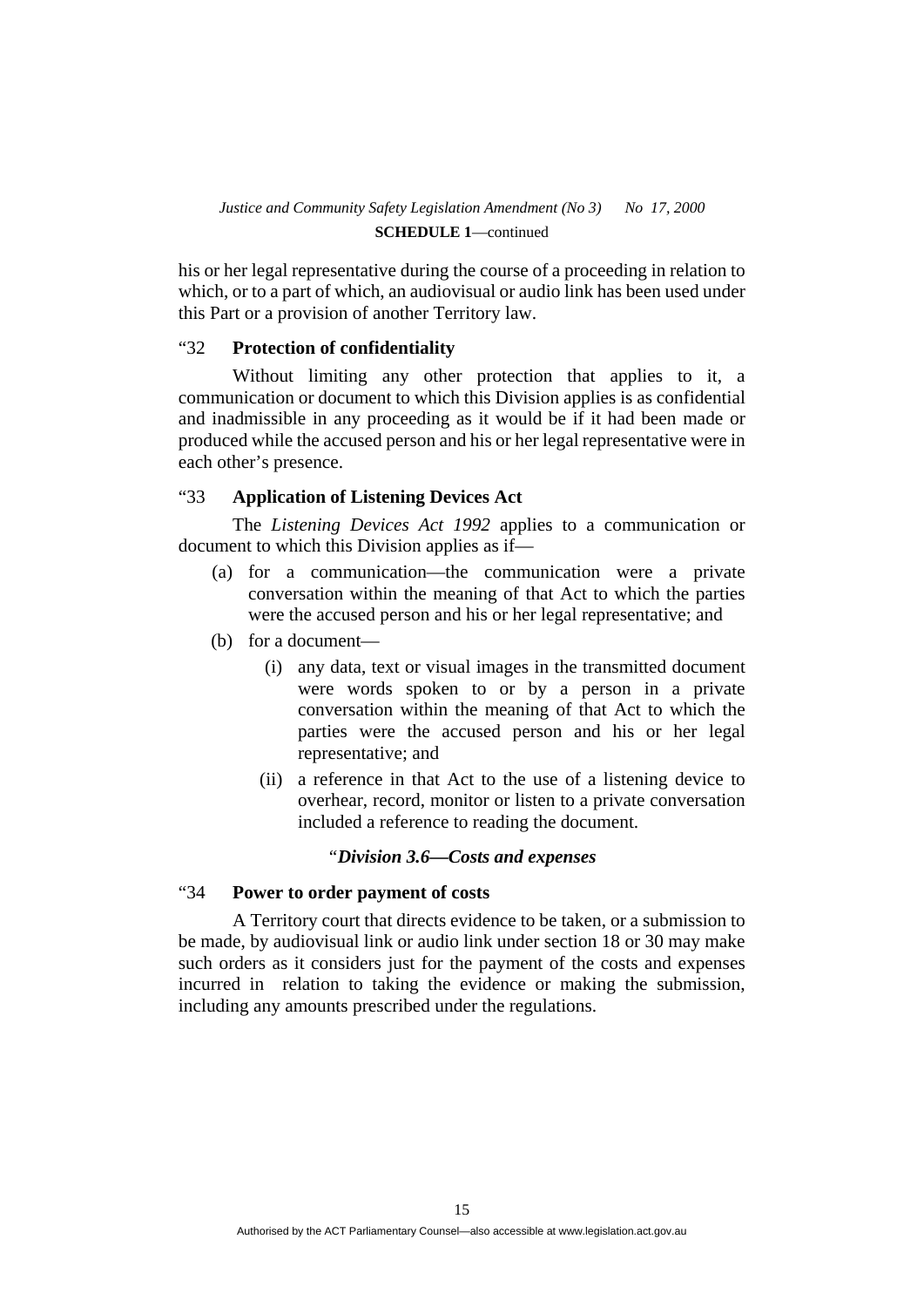#### "**PART 4—MISCELLANEOUS**

#### "35 **Regulation-making power**

"(1) The Executive may make regulations for this Act.

"(2) The regulations may prescribe the amounts, or the way of calculating amounts, payable to a Territory court in relation to the cost of, or incidental to, the provision of an audiovisual link or audio link and ancillary equipment for Part 3.".

#### **Further amendments—**

 The following provisions are amended by omitting "Act" and substituting "Part":

 Subsection 2 (1) (definition of *proceedings*), sections 3, 3A and 4, subsections 8A (1) and (2), heading to section 10 and subsections 10 (1) and (2).

#### **Renumbering—**

 In the next republication of the *Evidence (Miscellaneous Provisions) Act 1991*, the provisions of that Act must be renumbered as permitted under section 13 of the *Legislation (Republication) Act 1996*.

### *Fair Trading Act 1992*

### **Subsection 5 (1) (definition of** *director***)—**

Omit the definition.

#### **Subsection 5 (1)—**

Insert the following definition:

"*commissioner* means the commissioner for fair trading.".

#### **Further amendments—**

 The following provisions are amended by omitting "director" and substituting "commissioner":

 Subsections 33 (1), (2) and (3), paragraph 35 (3) (b), section 35A, subsections 36 (1) and (2) and 37 (1) and (2), section 38, subsections 39 (1) and  $(2)$ , paragraph  $42$   $(1)$   $(b)$ , section  $43$ , subsections  $44$   $(1)$  and  $(7)$ , section 45, subsections 50 (2) and (3) and 51 (1).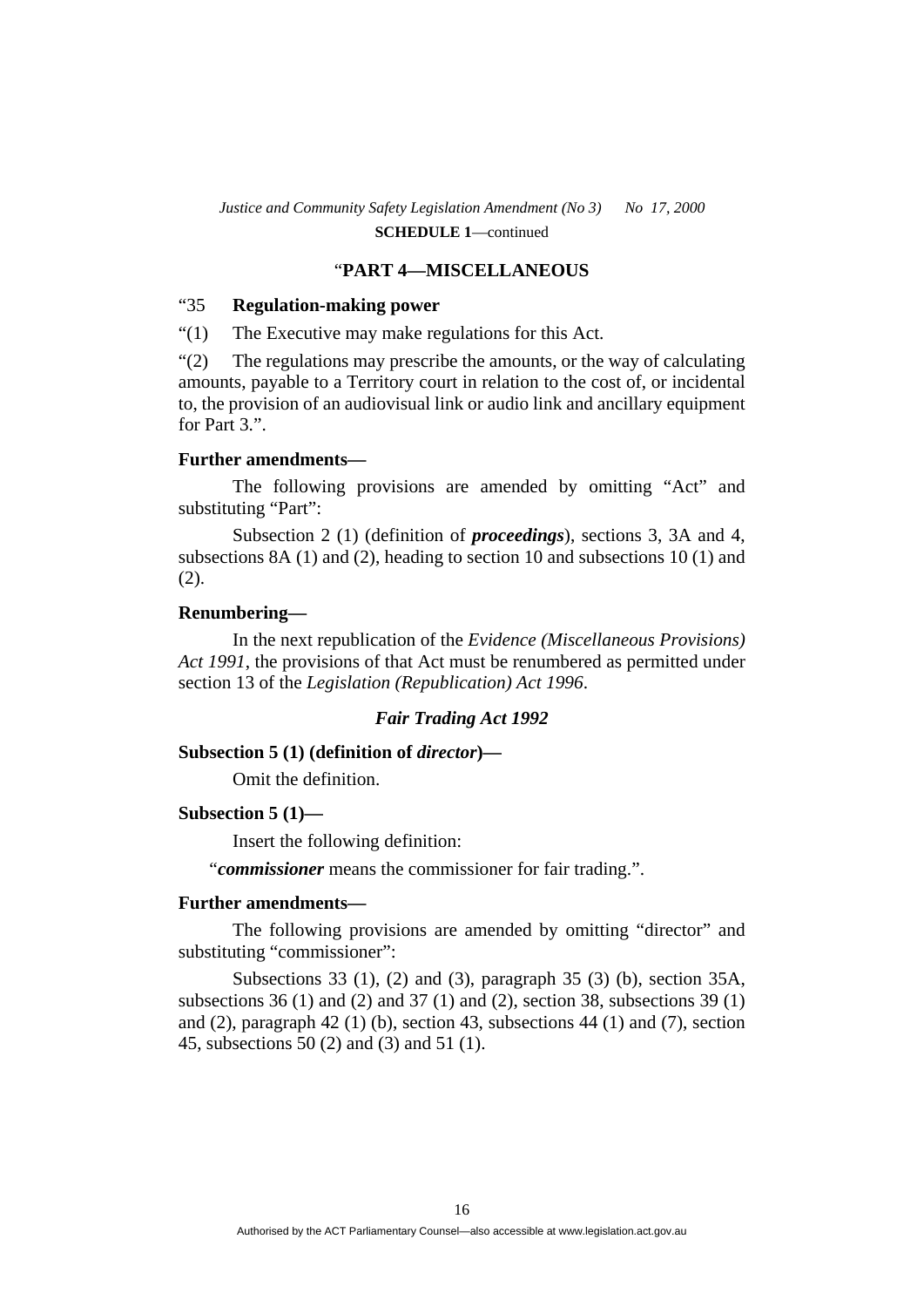#### *Fair Trading (Consumer Affairs) Act 1973*

#### **Long title—**

Omit the title, substitute the following title:

 "**An Act to make provision for the protection of consumers, and for the protection of traders against unfair commercial practices**".

 **Section 3 (definitions of** *Director***,** *investigating officer* **and** *office***)—** 

Omit the definitions.

#### **Section 3—**

Insert the following definitions:

- "*commissioner* means the Commissioner for Fair Trading of the Australian Capital Territory.
- *investigator* means the commissioner or a person who is authorised by the commissioner under section 14A.".

# **Section 5—**

Repeal the section, substitute the following section:

# "5 **Functions of committees**

"(1) The function of an advisory committee is to provide advice to the Minister or the commissioner about issues affecting the interests of consumers and unfair commercial practices affecting traders.

"(2) An advisory committee must provide advice as required by the Minister or the commissioner and may provide advice on its own initiative.

"(3) In carrying out its function, an advisory committee may consult with members of the public and with other entities interested in issues affecting the interests of consumers.".

#### **Heading to Part 3—**

Omit the heading, substitute the following heading:

# "**PART 3—COMMISSIONER FOR FAIR TRADING**".

#### **Sections 12, 13, 14 and 15—**

Repeal the sections, substitute the following sections: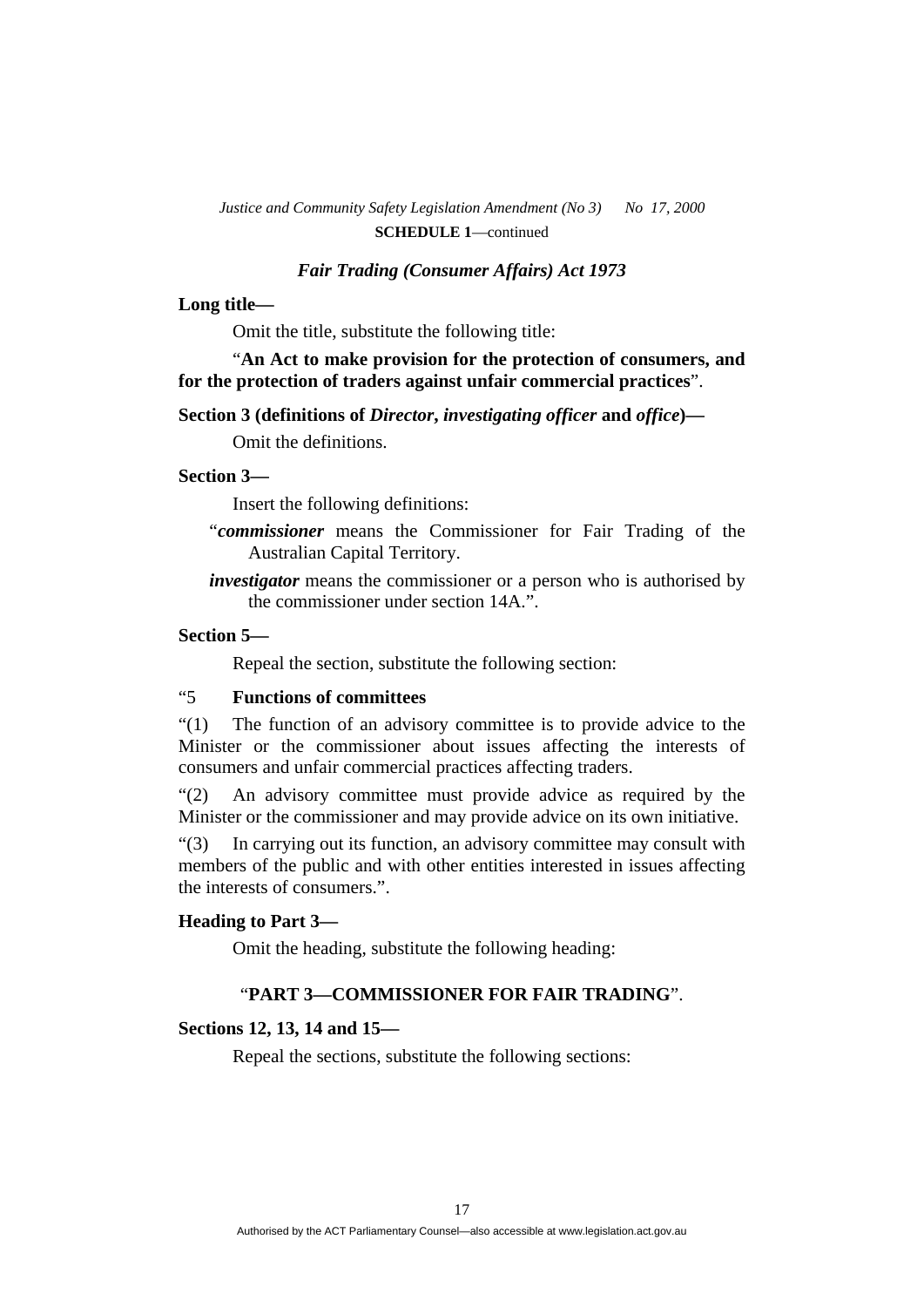# "12 **Commissioner for Fair Trading**

"(1) There is to be a Commissioner for Fair Trading of the Australian Capital Territory.

"(2) The chief executive must establish an office in the public service the duties of which include exercising the functions of the commissioner.

"(3) The commissioner is the public servant for the time being occupying the public service office mentioned in subsection (2).

# "13 **Functions of commissioner**

- "(1) The commissioner may—
	- (a) receive complaints about conduct (including fraudulent or unfair practices) connected with the supply of—
		- (i) goods or services; or
		- (ii) the acquisition of interests in land; and
	- (b) deal with the complaints in a way the commissioner considers appropriate, including by investigating them or referring them to the entity the commissioner considers to be best able to take appropriate action; and
	- (c) conduct other investigations and research into consumer and fair trading issues and practices; and
	- (d) make information available to, and provide guidance to, the public about consumer and fair trading issues and practices and about related laws; and
	- (e) be responsible for any other function given to the commissioner by the Minister or chief executive.

"(2) In carrying out his or her functions, the commissioner may collaborate or consult with advisory committees, members of the public, and other entities.

# "14 **Powers of commissioner**

"(1) The commissioner has power to do everything necessary or convenient to be done in relation to carrying out his or her functions.

"(2) The commissioner may delegate, in writing, all or any of the commissioner's powers to a person.".

#### **Section 15A—**

Repeal the section, substitute the following sections: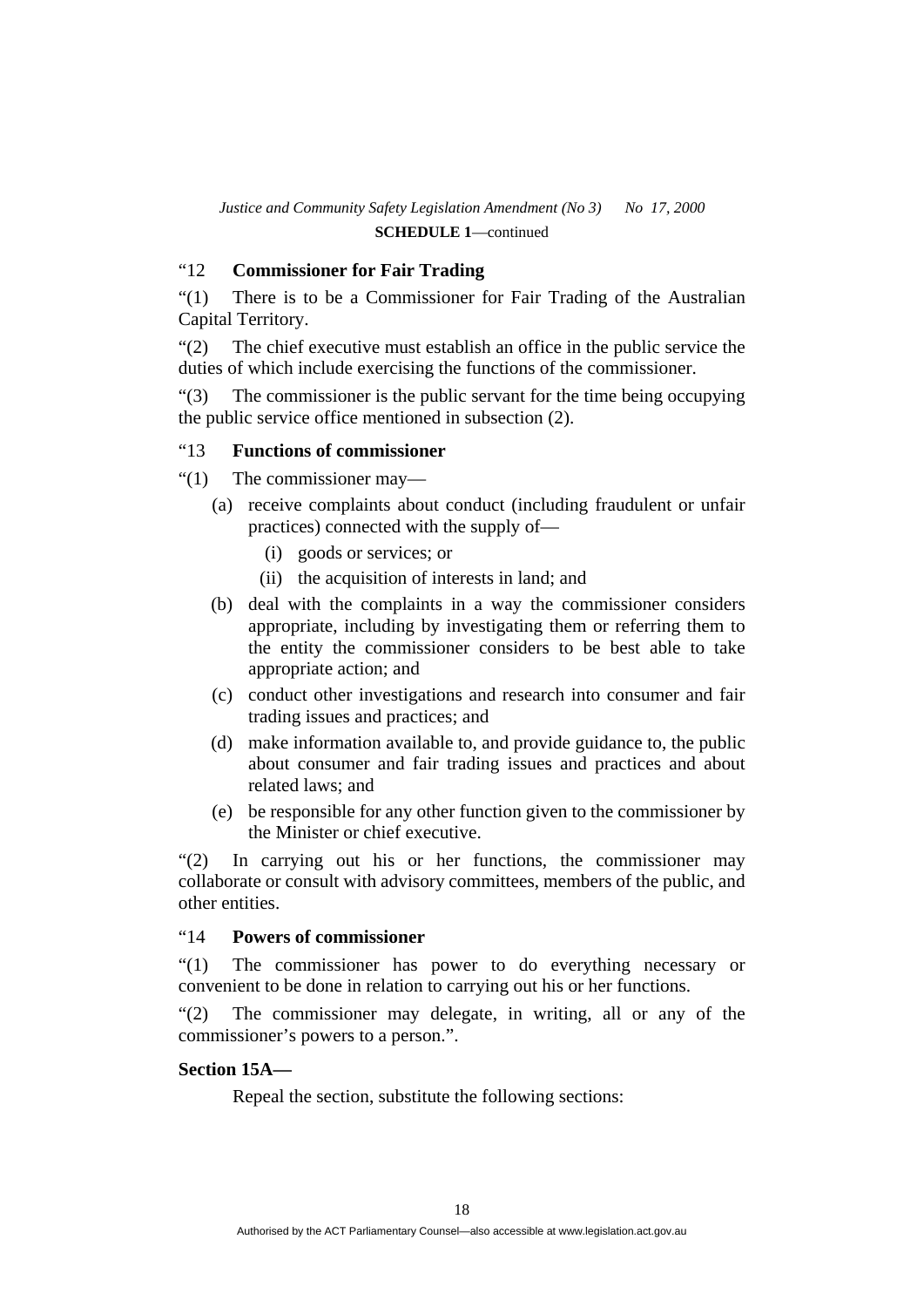# "14A **Investigators**

 An investigation for paragraph 13 (1) (b) or (c) may be made by the commissioner or a person authorised, in writing, by the commissioner (an *investigator*).

### "15 **Identity cards**

"(1) The commissioner must issue an identity card to each investigator under this Act or the *Consumer Credit (Administration) Act 1996*.

- "(2) The identity card must state that the person is an investigator.
- "(3) The identity card must also—
	- "(a) include a recent photograph of the person; and
	- (b) state—
		- (i) the person's name; and
		- (ii) the Acts for which the person is an investigator; and
		- (iii) the date of issue of the card; and
		- (iv) a date of expiry for the card; and
	- (c) include anything else prescribed under the regulations.

"(4) A person who ceases to be an investigator must return his or her identity card to the commissioner as soon as practicable, but within 21 days, after ceasing to be an investigator.

Maximum penalty (subsection (4)):1 penalty unit.

#### "15A **Power not to be exercised before identity card shown**

 An investigator under this Act or the *Consumer Credit (Administration) Act 1996* may exercise a power under a Territory law in relation to a person only if the investigator first shows the person his or her identity card.".

#### **Heading to section 15B—**

Omit "**investigating officer**", substitute "**investigator**".

### **Subsection 15B (1)—**

Omit "an officer of the office", substitute "a person".

#### **Subsection 15B (5)—**

Omit "an officer", substitute "a person".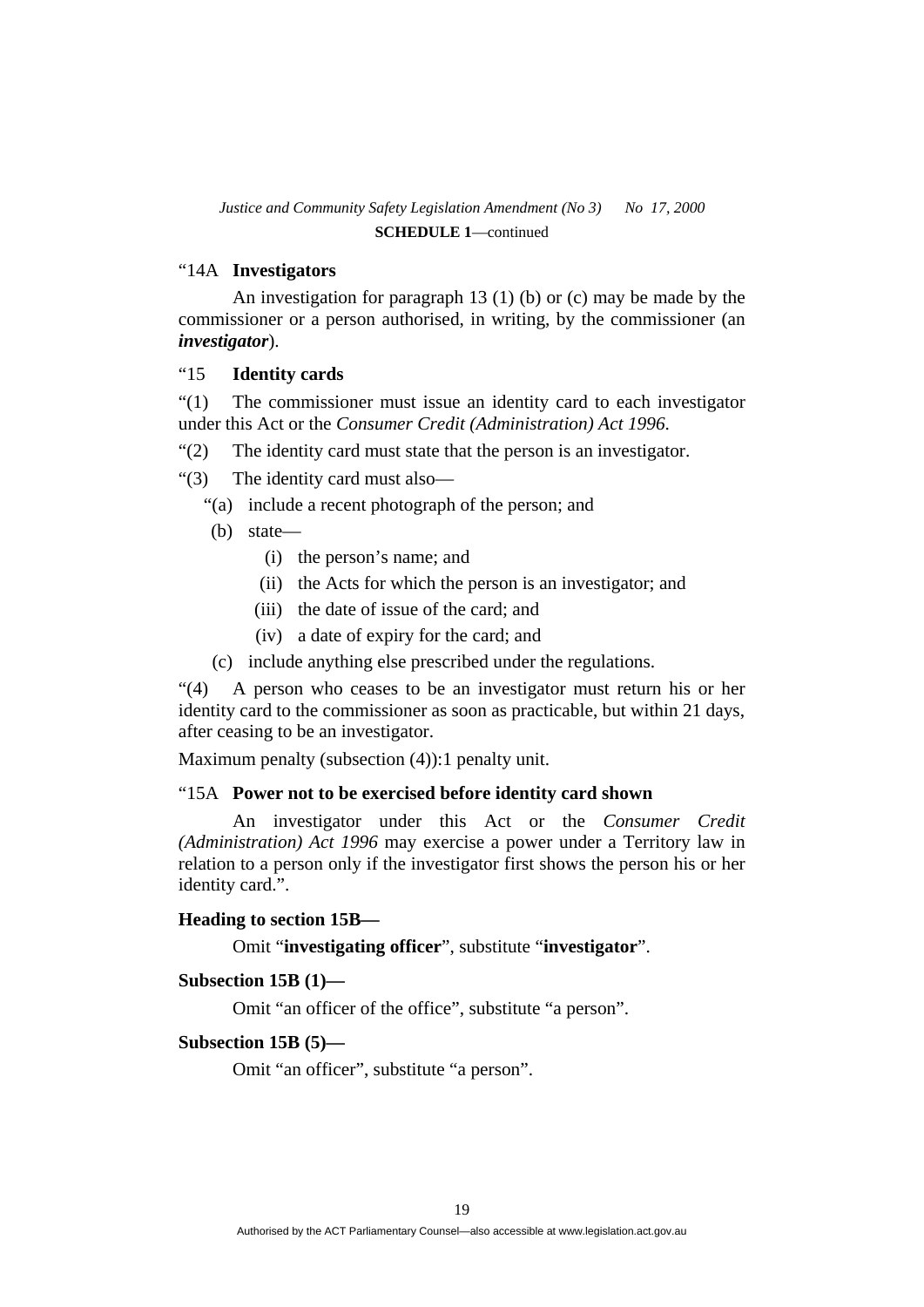# **Heading to section 15C—**

Omit "**Investigating officer**", substitute "**Investigator**".

#### **Paragraphs 15C (1) (a) and (b)—**

Omit "investigating officer", substitute "investigator".

#### **Subsection 15C (5)—**

Omit the subsection, substitute the following subsection:

"(5) An investigator who enters premises under section 15B is not authorised to remain on the premises if the investigator does not produce his or her identity card for inspection if asked to do so by the occupier or a person apparently in charge of the premises.".

#### **Subsection 15E (1)—**

 Omit "from the Director in pursuance of the powers of the Director under subsection 15 (3)", substitute "from the commissioner under subsection 13 (2)".

#### **Subsection 15E (5)—**

Omit "office", substitute "commissioner".

#### **Heading to section 15F—**

Omit "**Director's**", substitute "**Commissioner's**".

#### **Subsection 15F (1)—**

Omit "office", substitute "commissioner".

#### **Paragraph 15FAA (2) (b)—**

Omit "employed in the office".

### **Subsection 15FAB (5)—**

Omit "employed in the office".

#### **Heading to section 15FD—**

Omit "**Director**", substitute "**Commissioner**".

#### **Section 15G—**

Repeal the section, substitute the following section: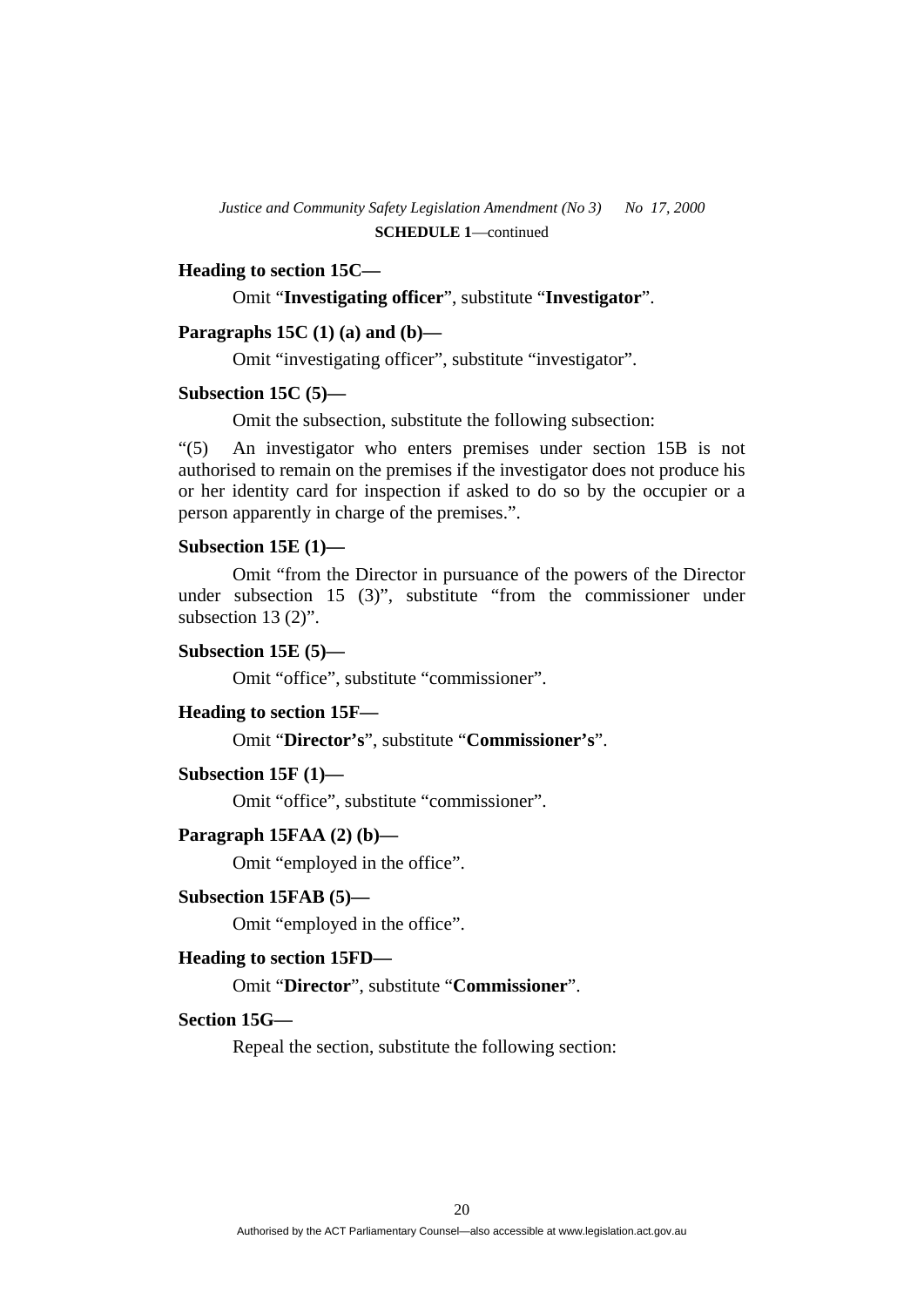# "15G **Certificate evidence**

"(1) A certificate that appears to be signed by the commissioner, and states any of the following matters, is evidence of the matter:

- (a) that a stated investigation made, or being made, by the commissioner or another stated person was made, or being made, under Part 3;
- (b) that on a stated date, or during a stated period, a stated person was an investigator.

"(2) A court must accept a certificate under this section as proof of the matters stated in it if there is no evidence to the contrary.".

### **Subsection 16 (1)—**

Omit "investigating officer", substitute "investigator".

# **New sections and Part—**

After Part 4 insert the following sections and Part:

# "19 **References to Consumer Affairs Act**

 In an Act, instrument under an Act or document, a reference to the *Consumer Affairs Act 1973* is a reference to this Act.

# "20 **References to director of consumer affairs etc**

"(1) In relation to anything done or to be done after the commencement of this section, a reference in an Act, instrument under an Act or document to the director of consumer affairs or director of fair trading is a reference to the commissioner.

"(2) In relation to anything done or to be done after the commencement of this section, a reference in an Act, instrument under an Act or document to the consumer affairs bureau or office of fair trading is a reference to the commissioner.

# "**PART 5—TRANSITIONAL**

# "21 **Existing complaints and investigations etc**

"(1) If a complaint received by the consumer affairs bureau or office of fair trading had not been finally dealt with before the commencement of this section, it may be dealt with as if it had been received by the commissioner.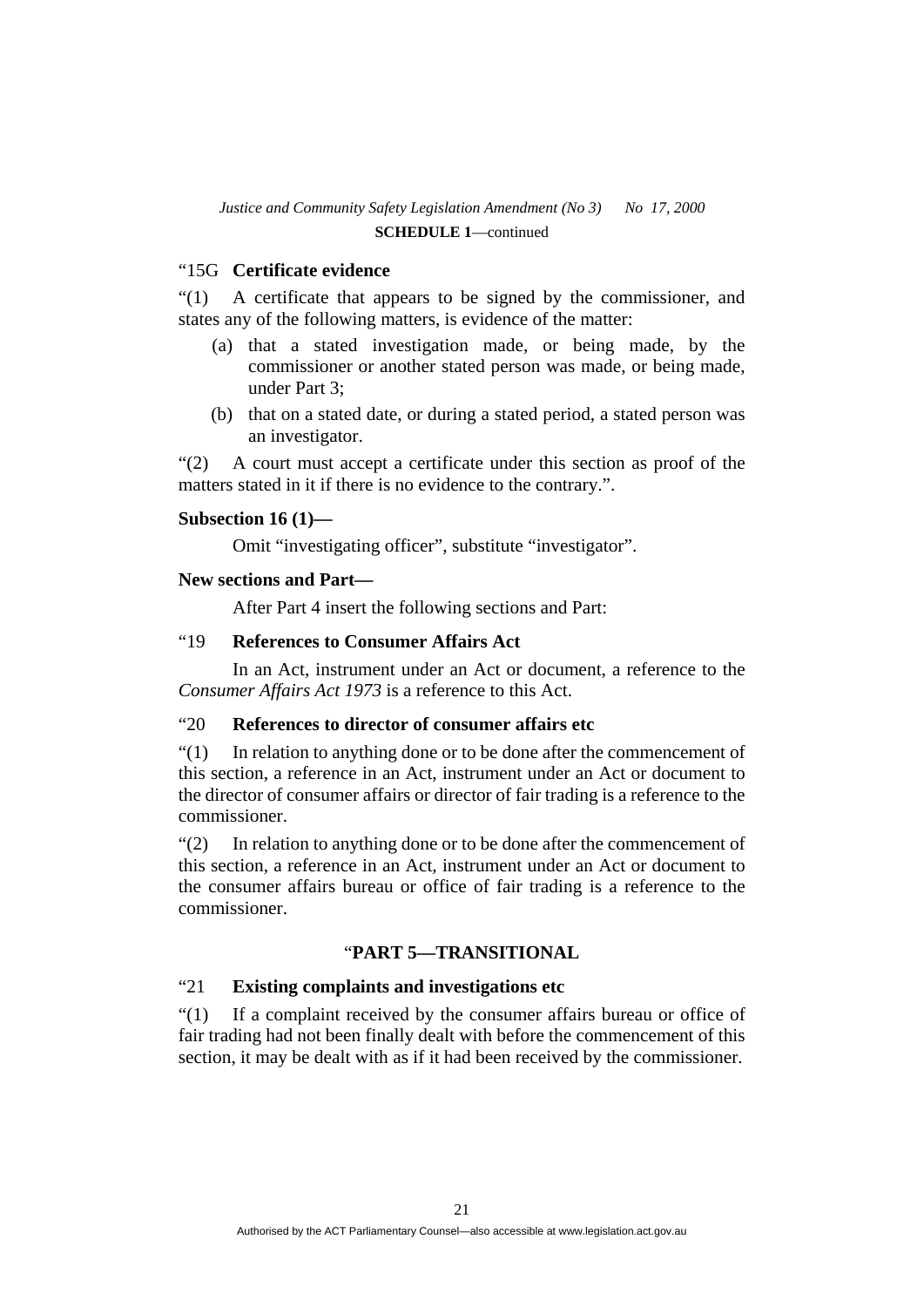"(2) If the investigation of a complaint received by the consumer affairs bureau or office of fair trading had not been finally dealt with before the commencement of this section, the investigation may be continued (and completed) as if the complaint had been received by the commissioner.

"(3) Any other investigation under this Act that had not been finally dealt with before the commencement of this section may be continued (and completed) by the commissioner.

"(4) If a person was an investigating officer under section 15A immediately before the commencement of this section, the person is taken, on the commencement, to be authorised by the commissioner under section 14A.

 $\degree$ (5) A certificate issued to the person under subsection 15A (2) before the commencement of this section is taken, after the commencement, to be an identity card issued to the person under section 15.

"(6) In relation to an investigation of a complaint that had begun or was completed before the commencement of this section, subsection 15E (5) applies as if the reference in that subsection to the commissioner included the consumer affairs bureau or office of fair trading.

"(7) A proceeding instituted or defended by the director of consumer affairs or director of fair trading under section 15F that had not been completed before the commencement of this section is taken, after the commencement, to have been instituted or defended by the commissioner.

"(8) In relation to an investigation that had begun or was completed before the commencement of this section, paragraph 15G (1) (a) applies as if the reference in that paragraph to the commissioner included the director of consumer affairs or director of fair trading.

"(9) In relation to an investigation that had begun or was completed before the commencement of this section, paragraph 15G (1) (b) applies as if the reference in that paragraph to a person authorised by the commissioner included a person authorised by the director of consumer affairs or director of fair trading.

# "22 **Actions of director of consumer affairs etc**

"(1) Anything done before the commencement of this section by the director of consumer affairs or director of fair trading under any Territory law has effect after the commencement as if it had been done by the commissioner.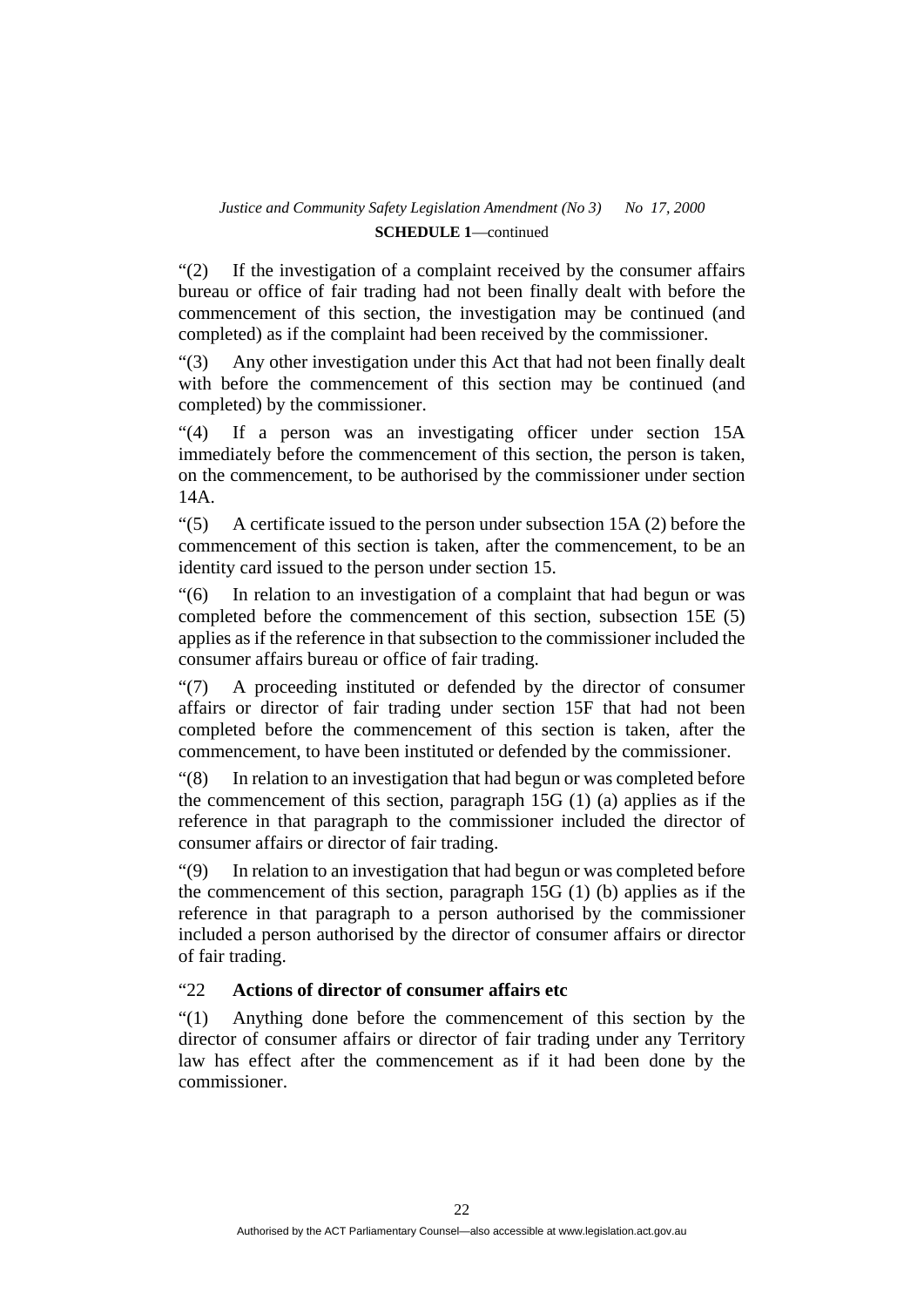"(2) Anything that was done or had effect in relation to the director of consumer affairs, director of fair trading, consumer affairs bureau or office of fair trading under any Territory law before the commencement of this section is taken, after the commencement, also to have been done or had effect under that law in relation to the commissioner.

"(3) This section is additional to, and does not limit—

- (a) any other provision of this Part; or
- (b) any provision of Part 10 of the *Consumer Credit (Administration) Act 1996*.

### "23 **Transitional regulations**

"(1) The regulations may prescribe savings or transitional matters necessary or convenient to be prescribed because of the amendments of this Act, any other Act or any regulations made by the *Justice and Community Safety Legislation Amendment Act 2000 (No 3).*

"(2) This section is additional to, and does not limit, section 24.

# "24 **Modification of Part's operation**

 The regulations may modify the operation of this Part (whether in relation to this Act or any other Territory law) to make provision with respect to any matter that is not, or not adequately, dealt with in this Part.

# "25 **Expiry of Part**

"(1) This Part, other than section 26, expires 1 year after it commences.

"(2) To avoid any doubt, it is declared that section 42 (Repeal does not end transitional or validating effect etc) of the *Interpretation Act 1967* applies to this Part.

### "26 **Renumbering**

 In the next republication of the *Fair Trading (Consumer Affairs) Act 1973*, the provisions of the *Fair Trading (Consumer Affairs) Act 1973* must be renumbered as permitted under section 13 of the *Legislation (Republication) Act 1996*.".

#### **Further amendments—**

 The following provisions are amended by omitting "Director" and substituting "commissioner":

 Subsections 4 (2), 6 (2), 15B (1), (5), 15D (4) (definition of *prescribed person*), 15F (1), (2), (3), (4), (6), (7), (8), (9), (10) and (12),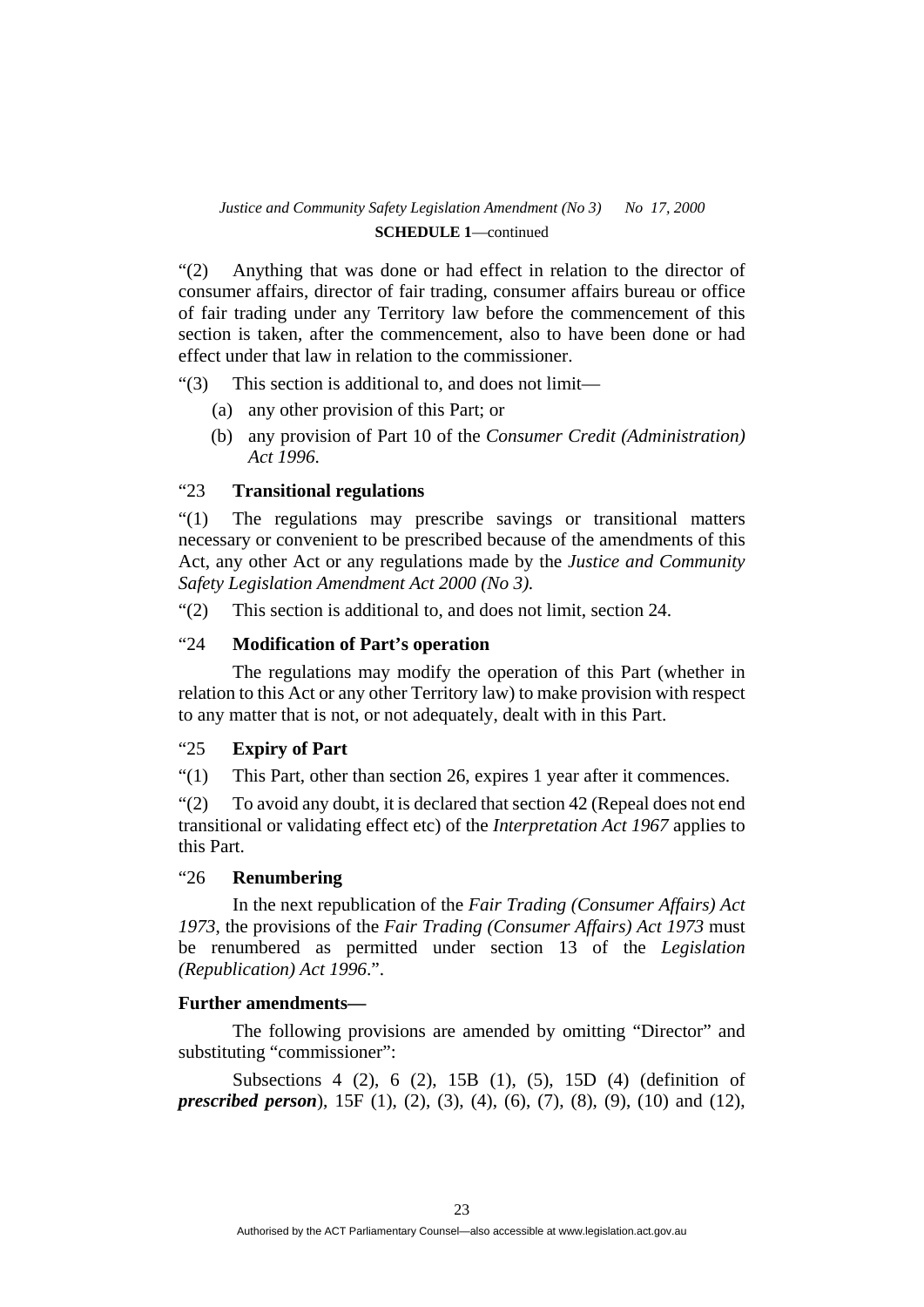15FAB (3), 15FA (1), (2), (3) and (4), 15FB (1), (2), (3) and (5), 15FD (1), (3), (4), (5) and (6) (definition of *prescribed authority*), 15FJ (3) and (4), 15FK (2), 15FKA (8) and (9), 15FKB (3), 16 (1) and (2).

*Fair Trading (Fuel Prices) Act 1993* 

#### **Subsection 2 (1) (definition of** *director***)—**

Omit the definition.

#### **Subsection 2 (1)—**

Insert the following definition:

"*commissioner* means the commissioner for fair trading.".

#### **Further amendments—**

 The following provisions are amended by omitting "Director" and substituting "commissioner":

 Subsection 2 (1) (definition of *recommendation*), section 3 (heading), and subsections 3 (1) and (2), 4 (1), 6 (1) and 7 (1).

#### *Guardianship and Management of Property Act 1991*

#### **Subsection 36A (1)—**

 Omit "85AE (1) or 85AQ (1) of the *Evidence Act 1971*", substitute "18 (1) or 30 (1) of the *Evidence (Miscellaneous Provisions) Act 1991*".

#### *Interpretation Act 1967*

#### **Dictionary, definition of** *director of fair trading***—**

Omit the definition.

#### **Dictionary—**

Insert the following definition:

- "*commissioner for fair trading* means the Commissioner for Fair Trading of the Australian Capital Territory.
- *Note* The *Fair Trading (Consumer Affairs) Act 1973* provides for the office of the commissioner.".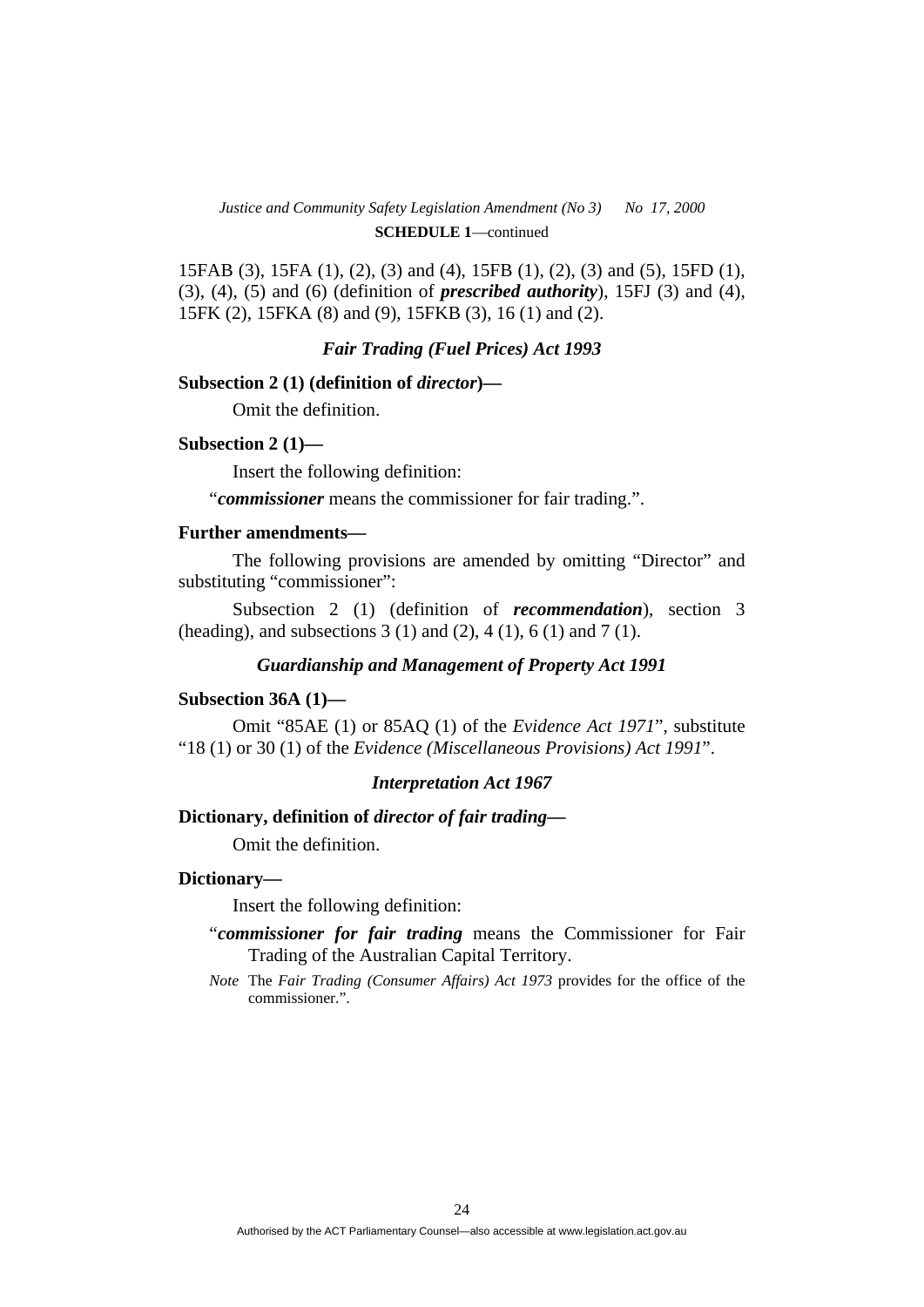#### *Judicial Commissions Act 1994*

#### **Subsection 43A (1)—**

 Omit "85AE (1) or 85AQ (1) of the *Evidence Act 1971*", substitute "18 (1) or 30 (1) of the *Evidence (Miscellaneous Provisions) Act 1991*".

#### *Magistrates Court Act 1930*

#### **Paragraph 54A (2) (a)—**

 Omit "85AE (1) or 85AQ (1) of the *Evidence Act 1971*", substitute "18 (1) or 30 (1) of the *Evidence (Miscellaneous Provisions) Act 1991*".

#### **Subsection 72A (3) (definition of** *audio visual link)***—**

Omit the definition, substitute the following definition:

"*audiovisual link*—see the *Evidence (Miscellaneous Provisions) Act 1991*, section 14."

#### **Subsection 254B (1)—**

 Omit "85AE (1) or 85AQ (1) of the *Evidence Act 1971*", substitute "18 (1) or 30 (1) of the *Evidence (Miscellaneous Provisions) Act 1991*".

### *Magistrates Court (Civil Jurisdiction) Act 1982*

#### **Subsections 187 (7A) and 482 (6)—**

 Omit "85AE (1) or 85AQ (1) of the *Evidence Act 1971*", substitute "18 (1) or 30 (1) of the *Evidence (Miscellaneous Provisions) Act 1991*".

#### *Mental Health (Treatment and Care) Act 1994*

#### **Paragraph 90 (5) (ca)—**

 Omit "85AQ (1) of the *Evidence Act 1971*", substitute "30 (1) of the *Evidence (Miscellaneous Provisions) Act 1991*".

#### **Subsection 91A (1)—**

 Omit "85AE (1) or 85AQ (1) of the *Evidence Act 1971*", substitute "18 (1) or 30 (1) of the *Evidence (Miscellaneous Provisions) Act 1991*".

# *Residential Tenancies Act 1997*

#### **Subsection 3 (1) (definition of** *director***)—**

Omit the definition.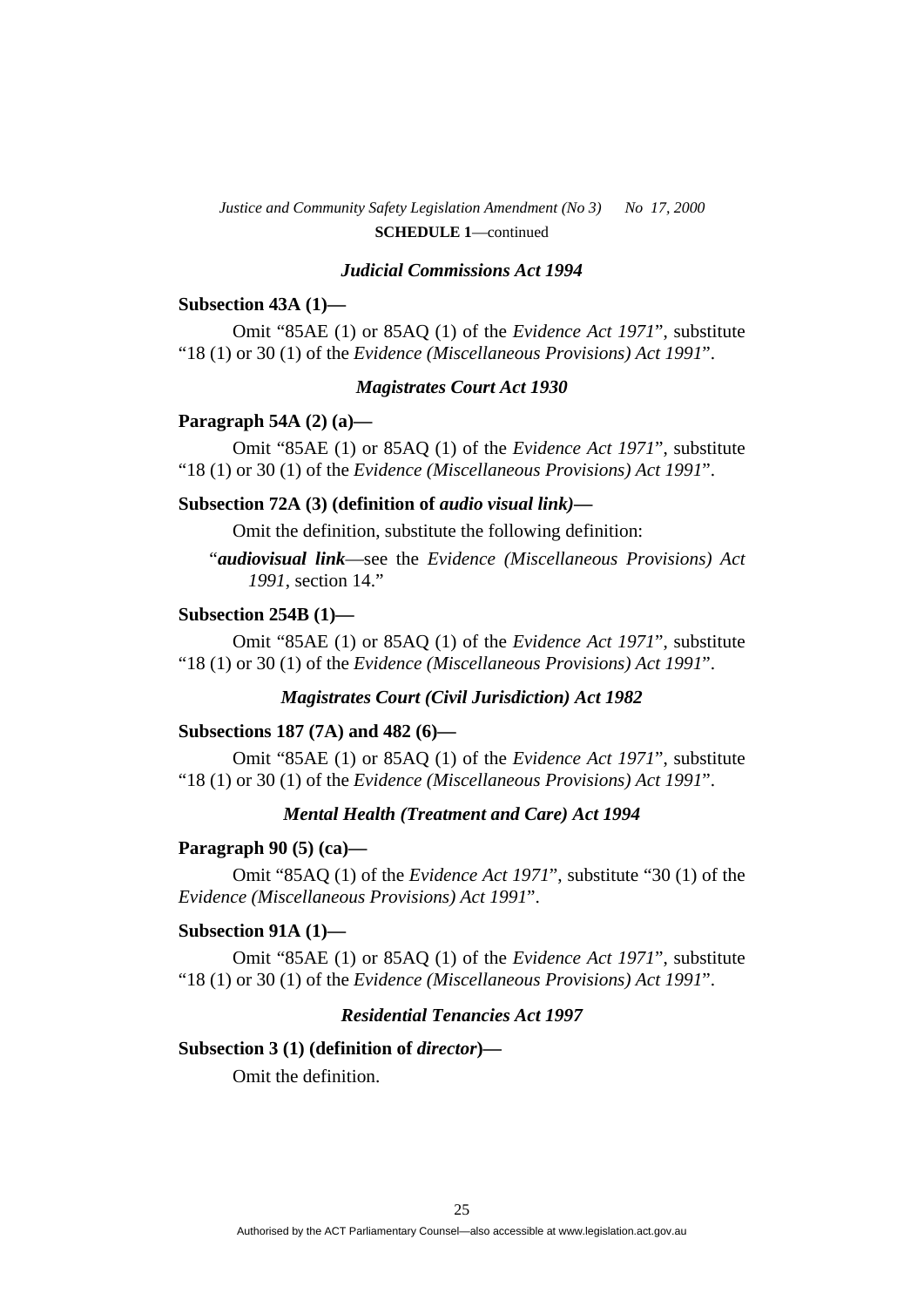#### **Subsection 3 (1)—**

Insert the following definition:

"*commissioner* means the commissioner for fair trading.".

### **Paragraph 28 (2) (e)—**

Omit "Director", substitute "commissioner".

#### **Paragraph 88 (c)—**

Omit "Director", substitute "commissioner".

#### **Heading to section 89—**

Omit "**Director**", substitute "**commissioner**".

# **Subsections 89 (1) and (2)—**

Omit "Director", substitute "commissioner".

#### **Subsection 96A (1)—**

 Omit "85AE (1) or 85AQ (1) of the *Evidence Act 1971*", substitute "18 (1) or 30 (1) of the *Evidence (Miscellaneous Provisions) Act 1991*".

#### **Schedule, clause 13—**

Omit "director", substitute "commissioner".

#### *Royal Commissions Act 1991*

# **Subsection 34A (1)—**

 Omit "85AE (1) or 85AQ (1) of the *Evidence Act 1971*", substitute "18 (1) or 30 (1) of the *Evidence (Miscellaneous Provisions) Act 1991*".

#### *Supreme Court Act 1933*

#### **Subsection 55A (4)—**

Omit the subsection, substitute the following subsection:

# "(4) In this section—

*audiovisual link*—see the *Evidence (Miscellaneous Provisions) Act 1991*, section 14.".

#### *Tenancy Tribunal Act 1994*

### **Section 3 (definition of** *director***)—**

Omit the definition.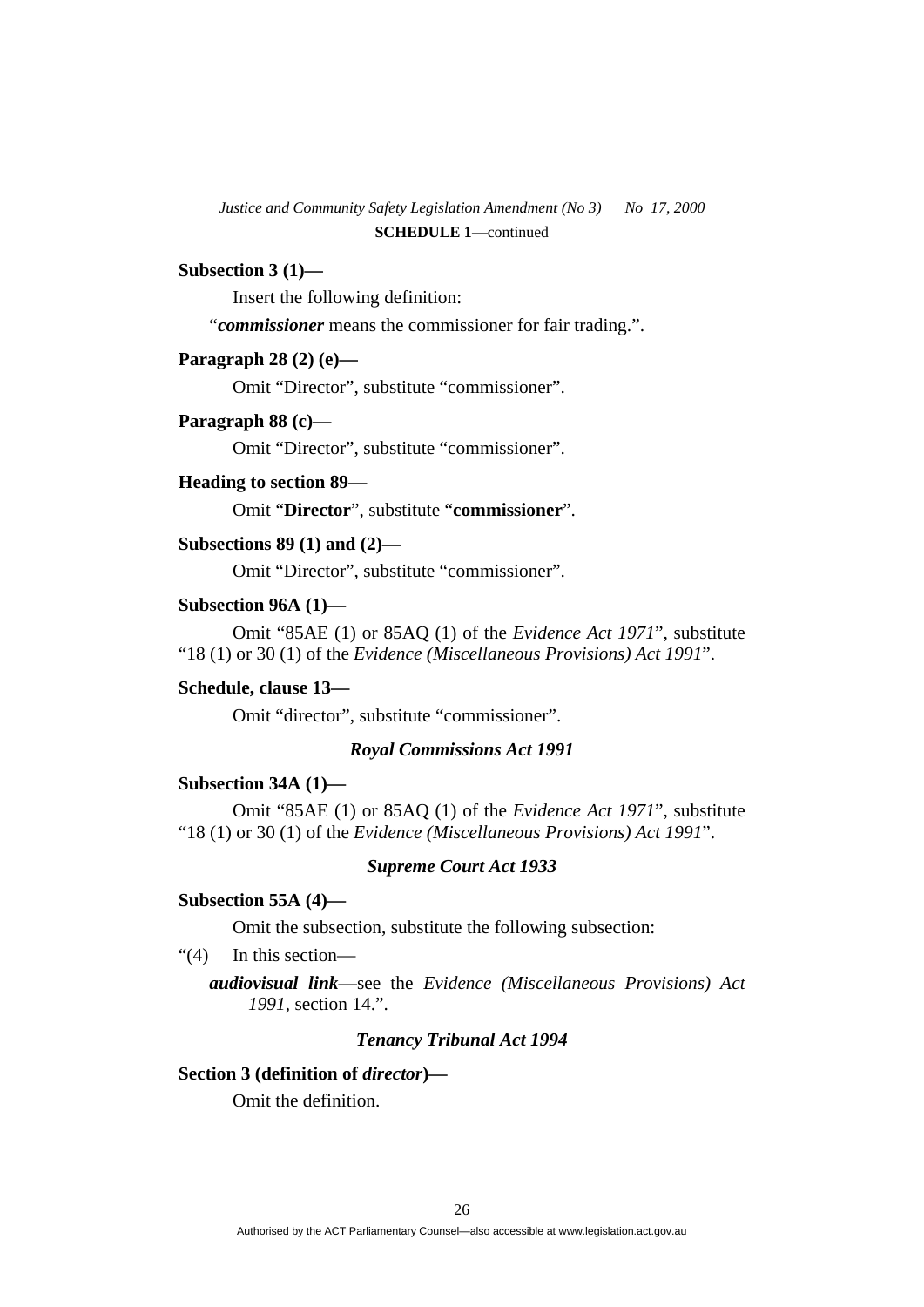#### **Section 3—**

Insert the following definition:

"*commissioner* means the commissioner for fair trading.".

# **Subsection 27A (1)—**

 Omit "85AE (1) or 85AQ (1) of the *Evidence Act 1971*", substitute "18 (1) or 30 (1) of the *Evidence (Miscellaneous Provisions) Act 1991*".

#### **Paragraph 33 (b)—**

Omit "Director", substitute "commissioner".

# **Heading to section 34—**

Omit "**Director**", substitute "**commissioner**".

#### **Subsections 34 (1) and (2)—**

Omit "Director", substitute "commissioner".

#### **Subsection 43A (1)—**

 Omit "85AE (1) or 85AQ (1) of the *Evidence Act 1971*", substitute "18 (1) or 30 (1) of the *Evidence (Miscellaneous Provisions) Act 1991*".

#### **Subsections 77 (1) and (2)—**

Omit "Director", substitute "commissioner".

### *Trade Measurement (Administration) Act 1991*

# **Subsection 3 (1) (definitions of** *the Measurement Act* **and** *the trade measurement legislation***)—**

Omit the definitions, substitute the following definitions:

"*Measurement Act* means the *Trade Measurement Act 1991*.

#### *trade measurement legislation* means—

(a)this Act or the regulations under this Act; or

(b)the Measurement Act or the regulations under that Act.".

#### **Subsection 3 (1) (definition of** *superintendent***)—**

Omit the definition.

#### **Subsection 3 (1)—**

Insert the following definition: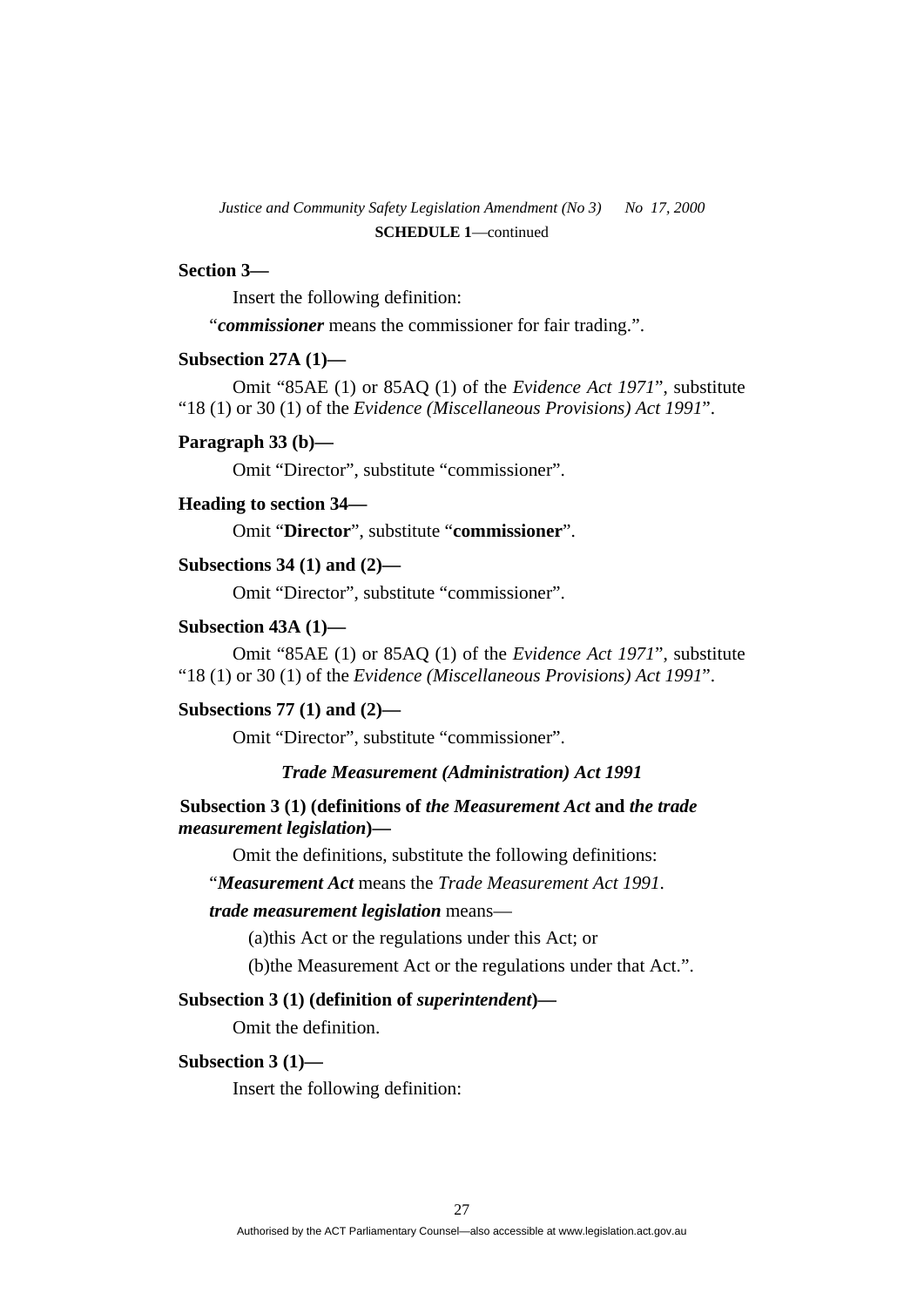"*commissioner* means the commissioner for fair trading.".

# **Sections 5, 5A and 5B—**

Repeal the sections.

# **Section 6—**

Omit "Superintendent", substitute "commissioner".

#### **Subsections 7 (1), (2) and (3)—**

Omit "Superintendent", substitute "commissioner".

#### **Section 8—**

Repeal the section, substitute the following sections:

# "8 **Commissioner and inspectors may hold Commonwealth appointments**

- "(1) The commissioner may—
	- (a) with the approval of the chief executive, hold an appointment under the *National Measurement Regulations* (Cwlth); and
	- (b) exercise any function given to the holder of such an appointment.
- "(2) An inspector may—
	- (a) with the approval of the commissioner, hold an appointment under the *National Measurement Regulations* (Cwlth); and
	- (b) exercise any function given to the holder of such an appointment.

# "8A **Identity cards**

"(1) The commissioner must issue an identity card to each inspector.

"(2) The identity card must state that the person is an inspector for this Act.

- "(3) The identity card must also—
	- "(a) include a recent photograph of the person; and
	- (b) state—
		- (i) the person's name; and
		- (ii) the date of issue of the card; and
		- (iii) a date of expiry for the card; and
	- (c) include anything else prescribed under the regulations.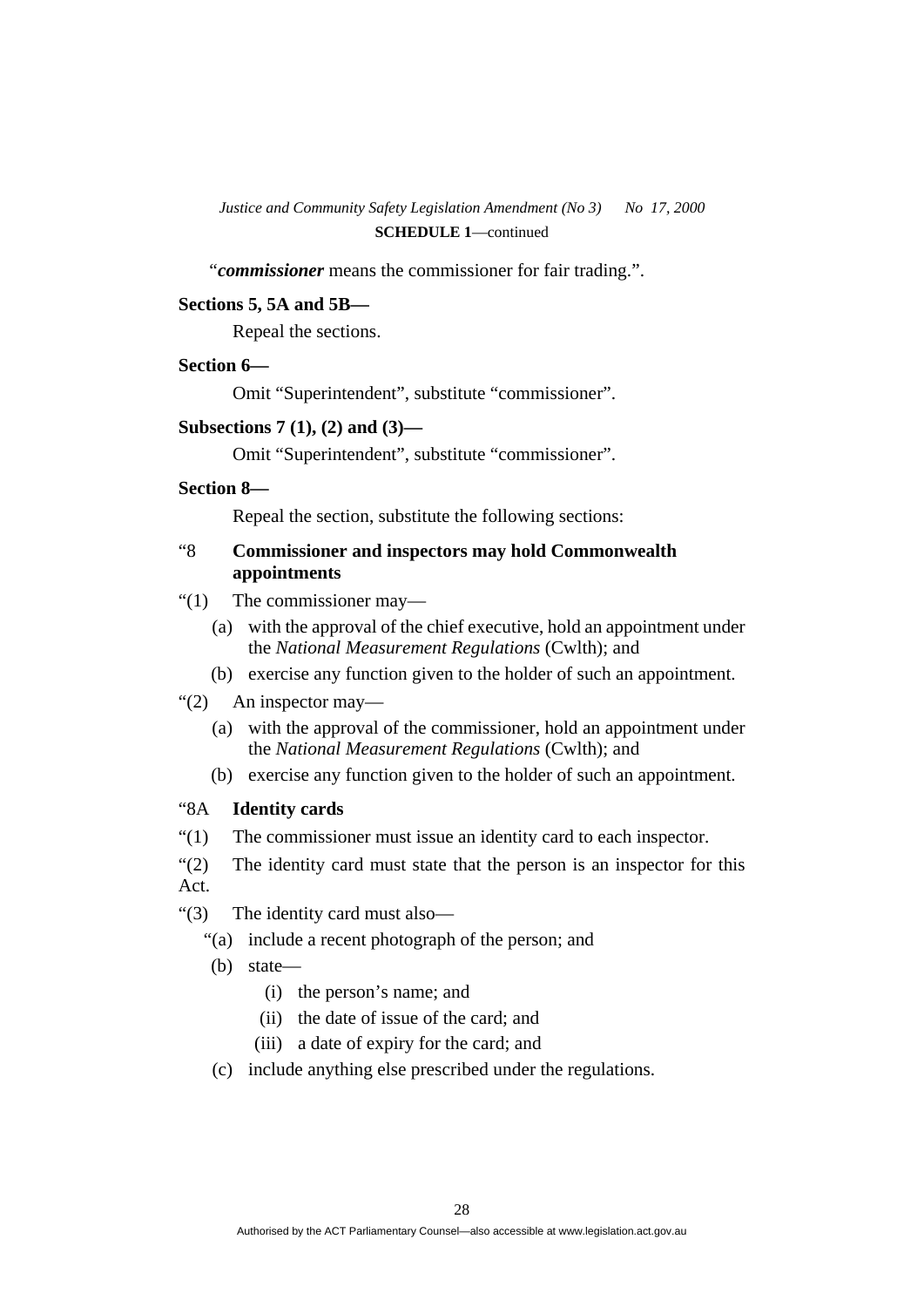"(4) A person who ceases to be an inspector must return his or her identity card to the commissioner as soon as practicable, but within 21 days, after ceasing to be an inspector.

Maximum penalty (subsection (4)):1 penalty unit.

# "8B **Power not to be exercised before identity card shown**

 An inspector may exercise a power under a Territory law in relation to a person only if the inspector first shows the person his or her identity card.".

# **Subsection 10 (2)—**

Omit "Superintendent", substitute "commissioner".

### **Section 17—**

Repeal the section.

29 Authorised by the ACT Parliamentary Counsel—also accessible at www.legislation.act.gov.au